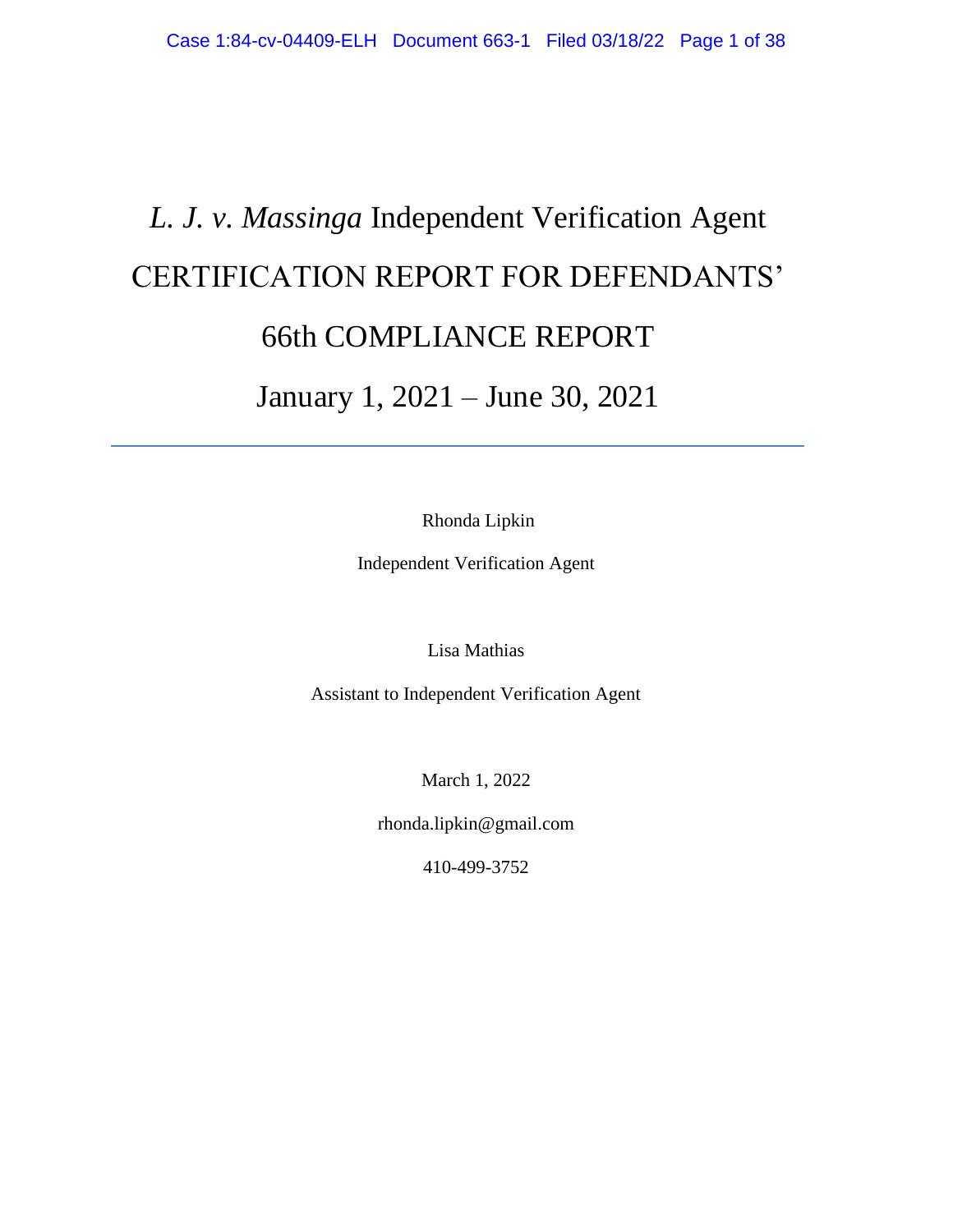## TABLE OF CONTENTS

| <b>Executive Summary</b>                                           | 3     |
|--------------------------------------------------------------------|-------|
| Introduction<br>L.                                                 | 7     |
| II. BCDSS Leadership                                               | 7     |
| III. Defendants' Compliance with the MCD                           | $8\,$ |
| A. Timeliness of Defendants' Report                                | 8     |
| B. MCD Measure Certification for 66 <sup>th</sup> Reporting Period | 8     |
| C. Defendants' Strategies for Improvement                          | 9     |
| IV. Child Welfare Policy and Practice Issues                       | 9     |
| A. 60th Report Special Review: An Update                           | 9     |
| B. Kinship Care                                                    | 11    |
| C. Placement Needs                                                 | 14    |
| D. Mental Health                                                   | 16    |
| E. Caseloads                                                       | 18    |
| V. Data Collection and Reporting                                   | 19    |
| A. Measure Instructions                                            | 19    |
| B. Ongoing Data Validity, Reliability and Accuracy Concerns        | 20    |
| C. Development of Data Reports for the MCD Measures                | 21    |
| D. Quality Service Reviews (QSR)                                   | 22    |
| VI. Certification Decisions                                        | 23    |
| A. Exit Standards and Internal Success Measures                    | 24    |
| 1. Data Quality                                                    | 25    |
| 2. Preservation and Permanency Planning                            | 27    |
| 3. Out-of-Home Placement                                           | 28    |
| 4. Health Care                                                     | 29    |
| 5. Education                                                       | 29    |
| 6. Workforce                                                       | 29    |
| <b>B.</b> Additional Commitments                                   | 31    |
| C. Other Reporting Requirements                                    | 33    |
| VII. Conclusion                                                    | 37    |

# List of Attachments

- 1. IVA Response to Defendants'. 60th Report (filed 6.25.19), pp. 16-24
- 2. AECF, BCDSS Assessment (1.6.20)
- 3. BCDSS Director's email announcing soft opening of Kinship Support Center (2.1.22)
- 4. IVA Memo to Parties re Data for  $65<sup>th</sup>$  Rep. (10.7.21)
- 5. L.J. Measure Instructions ISM 28, ES 121, ISM 117 and 118 (March April 2021)
- 6. Complaint Process Summary for L.J. 66<sup>th</sup> Compliance Report (received 1.12.22)

Appendix 1. IVA Response to Additional Commitments

Page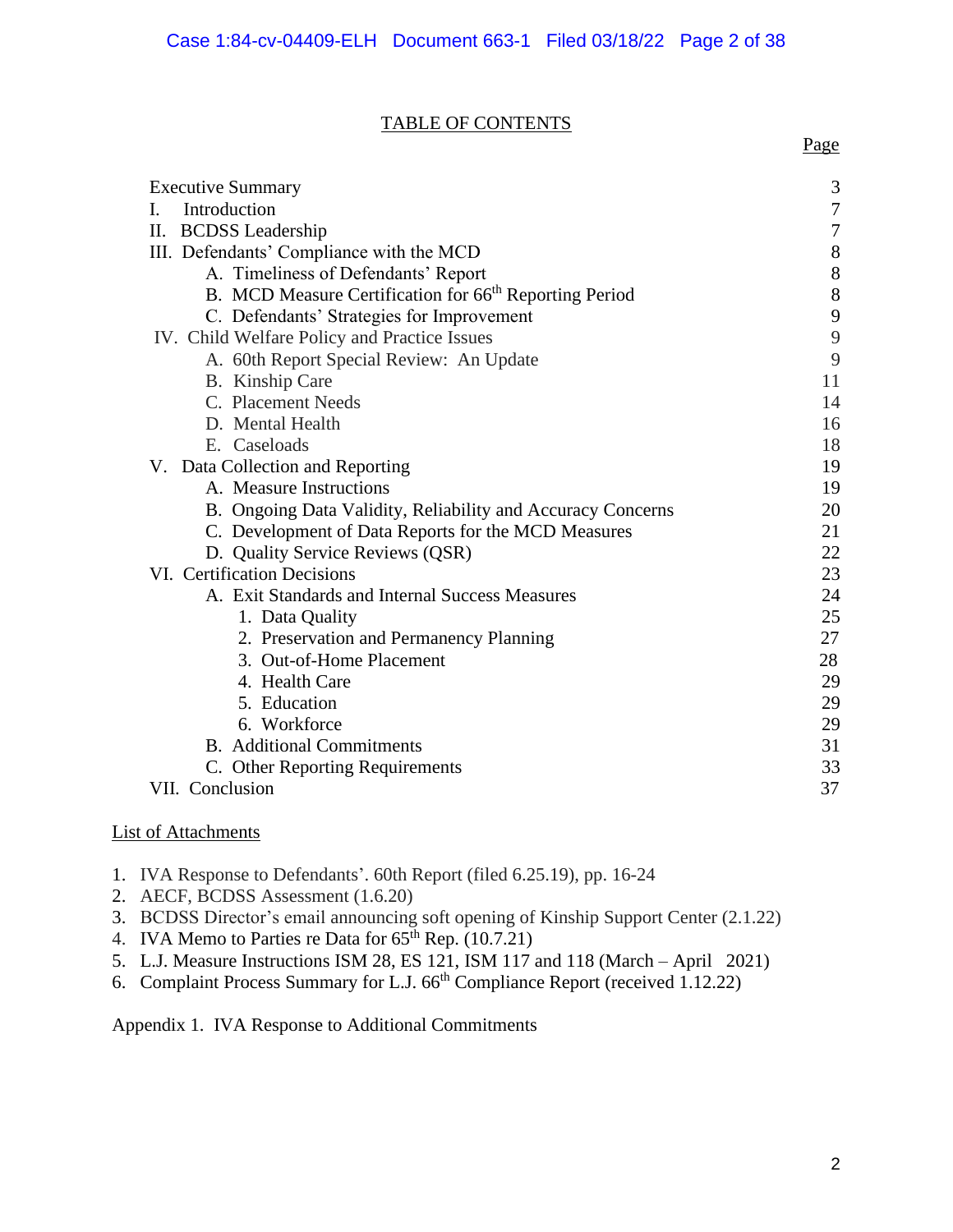#### **EXECUTIVE SUMMARY**

 This is the Independent Verification Agent's (IVA) Certification Report for the Defendants' 66<sup>th</sup> Compliance Report covering the six-month compliance reporting period of January 1 – June 30, 2021. Defendants' report was received by the IVA on December 17, 2021. Like reports from the previous two reporting periods, this report was submitted far into the next reporting period. Although very limited data is presented in this report, the delay by the Defendants results in data that is in some cases over than a year old.

## **CHILD WELFARE POLICY AND PRACTICE ISSUES**

In the 60th report, the IVA reported on 36 youth under the age of 13 who have experienced significant placement instability, lack of appropriate placements and waiting lists for treatment programs. We briefly revisit these youth in this report. Despite the focus on these youth, two-thirds remain in foster care three years later. Of these youth, nine have been in care for five or more years. While these youth present with more complex needs and may be a particularly challenging population, the Defendants must be prepared to meet the needs of *all* children who enter their care and to avoid long stays in foster care.

The Defendants identified increasing the percentage of kinship care placements as a priority in their efforts to improve placement stability. Unfortunately, IVA review of data indicates that this percentage has decreased, not increased, with only 31% of children in BCDSS out-ofhome care in kin (both licensed and unlicensed) placements. Of further concern, 75% of kin placements are unlicensed. Without a license, kin caregivers receive significantly less monthly financial and other support than licensed kin homes.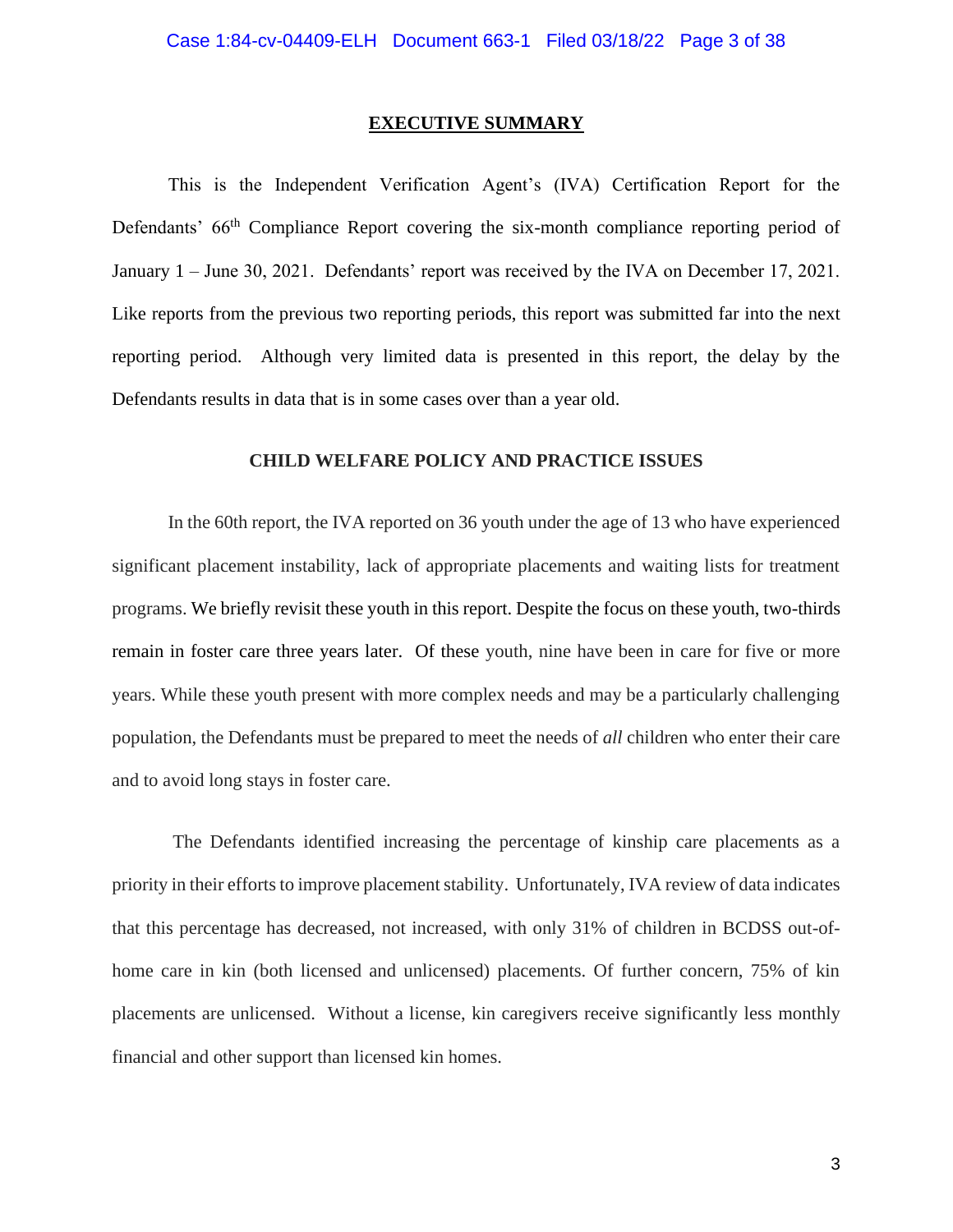#### Case 1:84-cv-04409-ELH Document 663-1 Filed 03/18/22 Page 4 of 38

In addition to the lack of kin homes, the IVA remains concerned about the availability of placements for some children, particularly those with complex mental health needs, LGBTQ youth and large sibling groups. The lack of appropriate placements for children and youth with significant mental health problems, especially when those problems are complicated by developmental disabilities, is particularly pressing. Some of these children have suffered multiple traumas and been further traumatized by instability in the foster care system, having been ejected or run away from multiple placements. Contributing to the failure to resolve these problems, Defendants have not completed the MCD-required biennial assessment of placements and placement supports required to meet the needs of children in OHP.

Quality mental health care services and continuity of services for children are in short supply or inaccessible, further exacerbating placement issues. The IVA continues to work with the Defendants on possible solutions to the challenges of ensuring that children in foster care receive the high quality, consistent mental health care they need. These attempts to ensure services are complicated by high caseloads for caseworkers. The IVA recognizes that hiring and retaining staff is a challenge beyond just Baltimore City that will not be immediately resolved. However, it is imperative that Defendants urgently consider other personnel changes and supports that may help overloaded caseworkers better support children and families.

#### **COMPLIANCE WITH THE MODIFIED CONSENT DECREE**

 Since the signing of the MCD in October 2009, only four of the forty Exit Standards have ever been certified as compliant, and, since 2016, only two. Unfortunately, this trend continues. For this reporting period, one Exit Standard, will be certified as compliant. The lack of certification is rooted in several areas including poor documentation, failure to meet all elements of the measure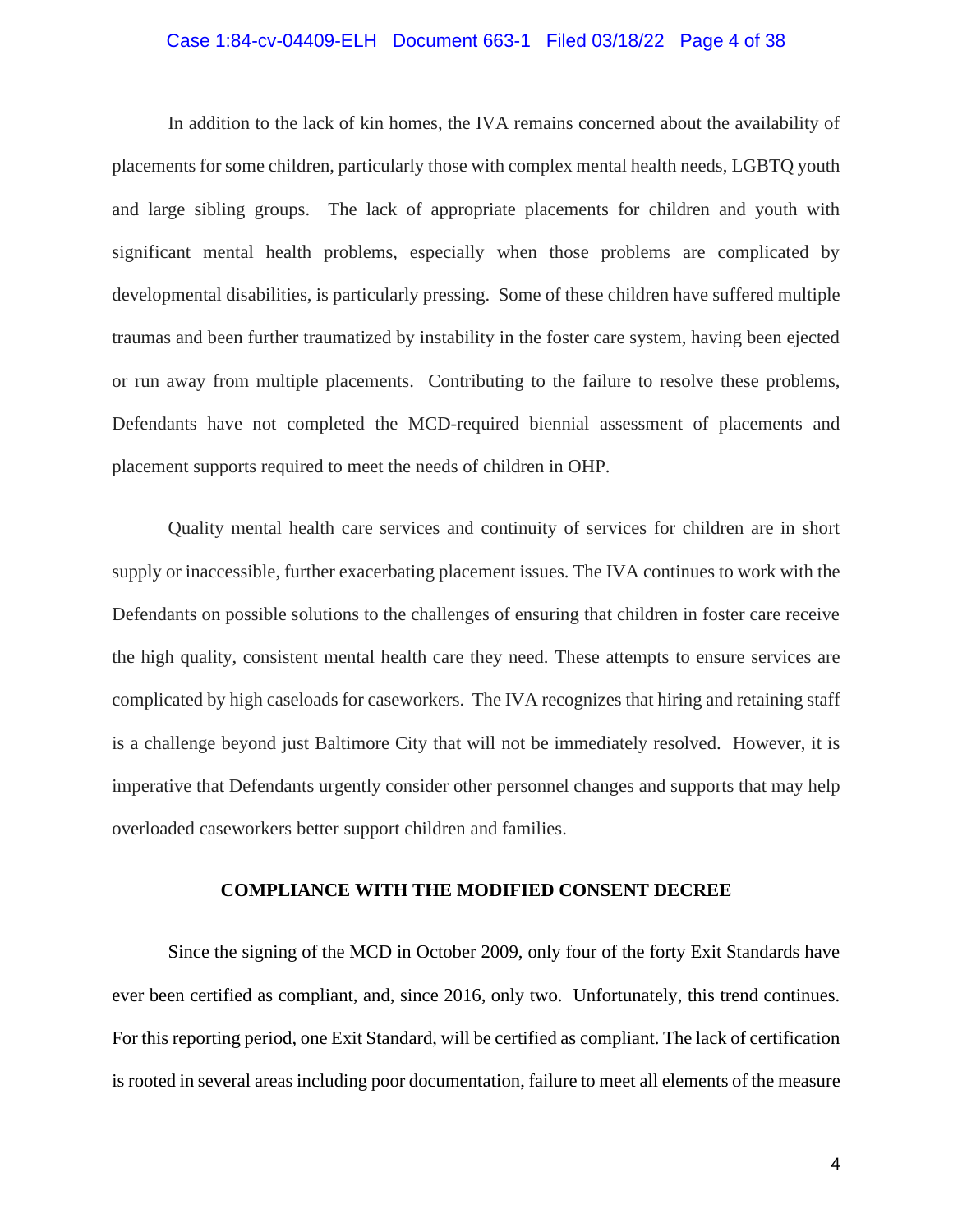#### Case 1:84-cv-04409-ELH Document 663-1 Filed 03/18/22 Page 5 of 38

as required by the MCD, inability to report data out of CJAMS, and invalid, inaccurate or unreliable data.

In the 66<sup>th</sup> Report, Defendants present lists of strategies that will be taken to improve compliance with a number of the LJ measures. Many, though not all, of the strategies involve staff training. Rather than attempt to analyze the strategies at this time, the IVA will wait to review those strategies when there is evidence that they have been implemented and where there are outcomes by which to evaluate those strategies.

# **DATA COLLECTION AND REPORTING**

The IVA remains troubled by continuing problems with data validity, reliability and accuracy. After years of delay with the drafting of new, more accurate measure instructions, Defendants submitted draft measure instructions for most of the MCD measures in January 2021. After months of discussion of these draft measures and the resulting final measure instructions agreement with the IVA, BCDSS began to implement the new measure instructions in July 2021.

However, development of the reports to extract the data from CJAMS for LJ reporting is occurring at an unacceptably slow pace and has revealed significant, ongoing problems with both the CJAMS user interface and potential limitations of obtaining accurate and reliable data from CJAMS. This will impact reliability of the data for the  $67<sup>th</sup>$  Report period and, likely, much of the 68th Report period, postponing once again the ability to create a reasonably accurate, reliable and valid report until well into 2022.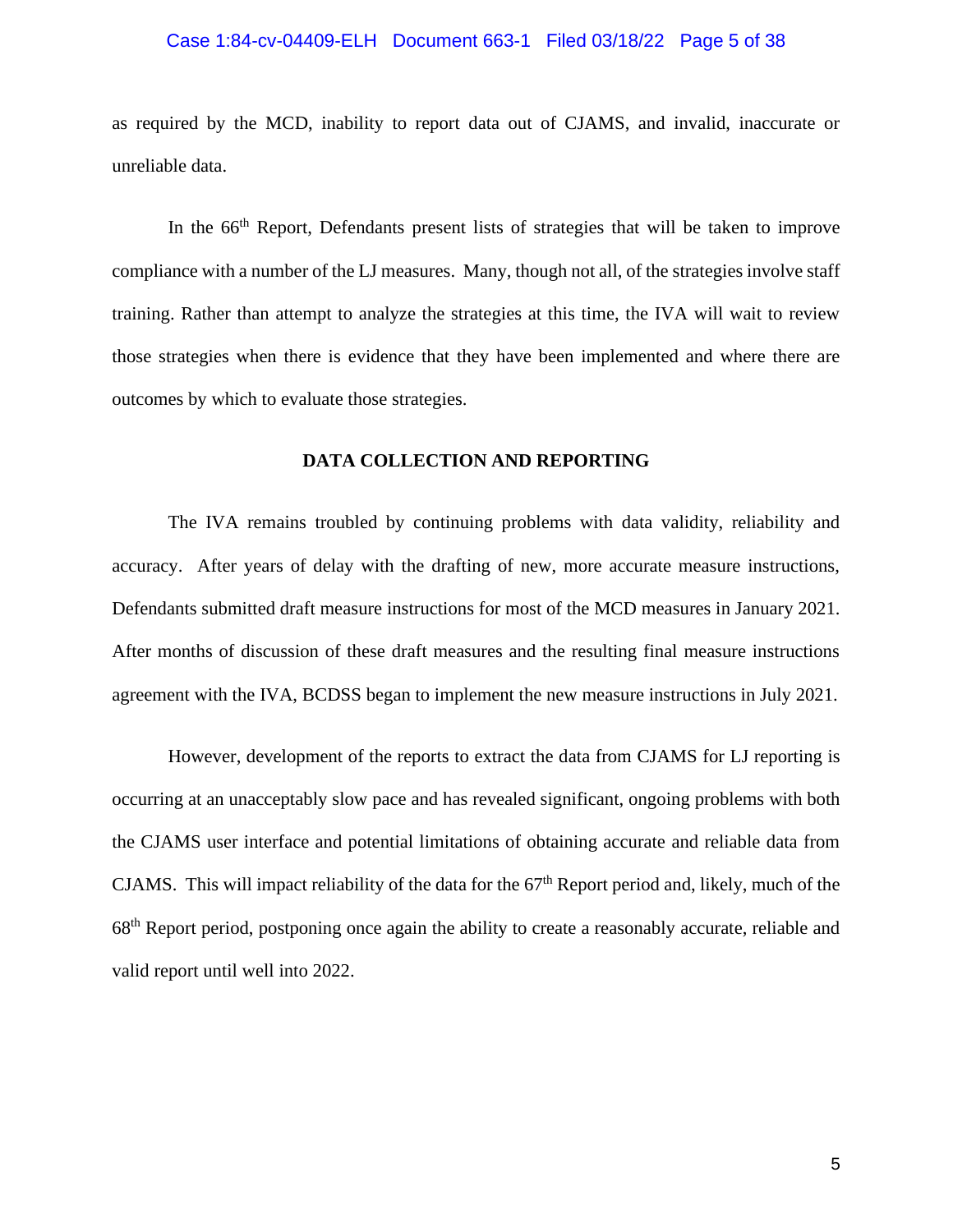#### **CERTIFICATION OF MEASURES AND ADDITIONAL COMMITMENTS**

For the 66th reporting period, the IVA has certified Exit Standard 121 and confirms that the data for Internal Success Measures 28, 117 and 118 as accurate, reliable and valid. The Defendants also provided an update on the twenty-two Additional Commitments and other reporting requirements of the MCD. The IVA has responded to Defendants' varying levels of compliance with the Additional Commitments in detail in Appendix 1.

## **CONCLUSION**

The Defendants remain non-compliant with the MCD. The parties have agreed to a set of final measure instructions that outline practices to be implemented to ensure proper documentation in CJAMS and other reporting systems by the Defendants. This documentation is essential to data collection; data validity, accuracy and reliability; and ultimately, practice and practice improvements that will lead to better outcomes for children and families in the child welfare system in Baltimore City.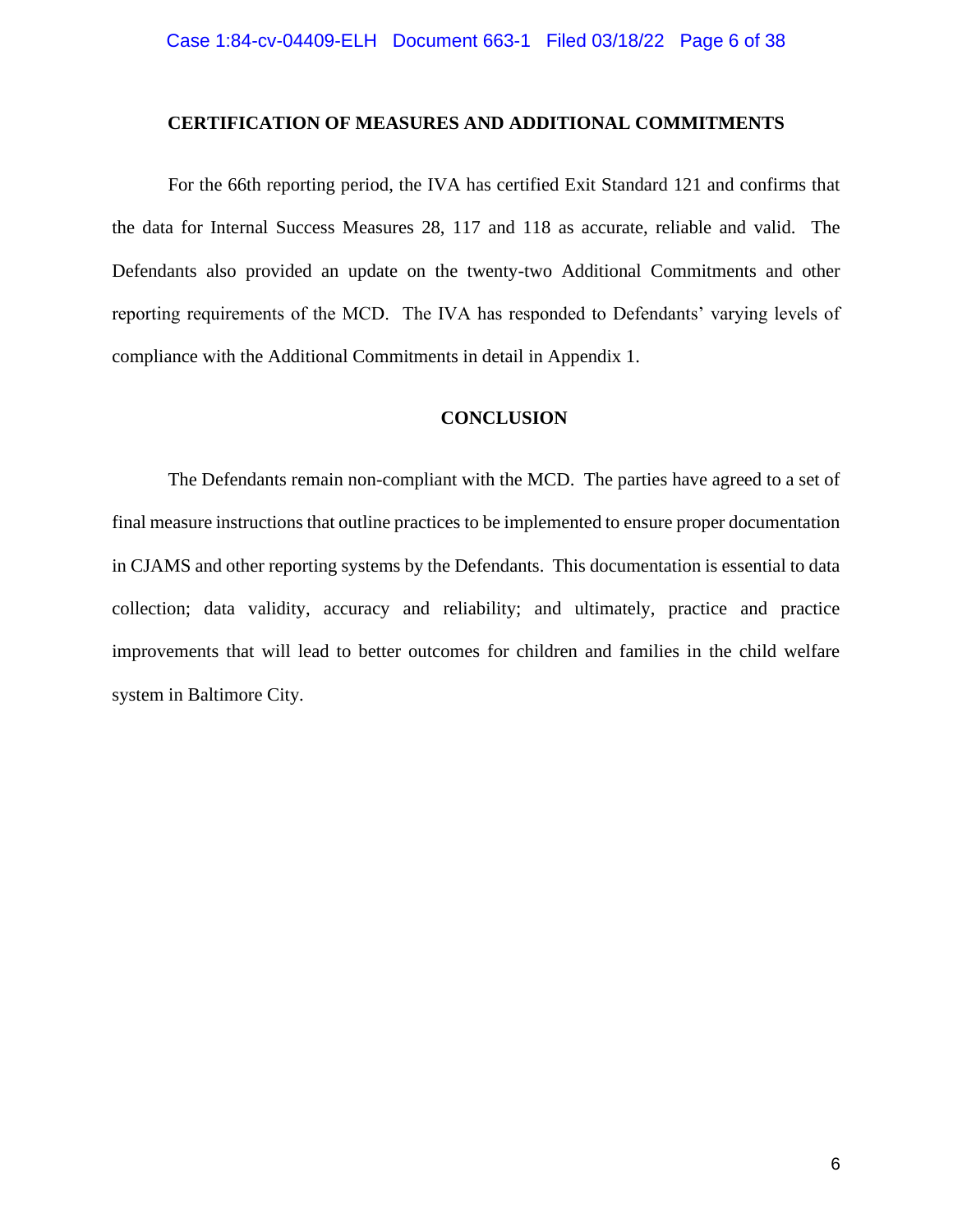## **IVA CERTIFICATION REPORT FOR**

# **DEFENDANTS' 66th COMPLIANCE REPORT**

This is the IVA's Certification Report for the Defendants' 66<sup>th</sup> Compliance Report covering January 1, 2021 to June 30, 2021.

## **I. INTRODUCTION**

 Defendants Baltimore City Department of Social Services (BCDSS) and Maryland Department of Human Services (DHS) provided their 66<sup>th</sup> Report to the IVA on December 17, 2021. The  $66<sup>th</sup>$  Report is the  $24<sup>th</sup>$  Compliance Report since the Modified Consent Decree (MCD) was entered in October 2009.

#### **II. BCDSS LEADERSHIP**

 More than twelve years has passed since the Modified Consent Decree (MCD) was signed in October 2009. Since this time there have been multiple changes in leadership at the state and local levels including four DHS Secretaries and multiple BCDSS directors. Brandi Stocksdale was appointed Director of the Baltimore City Department of Social Services following the departure of Dr. Randi Walters in November 2020. Over the past year, Ms. Stocksdale and the IVA have developed a strong working relationship. The stability and growth of her leadership team has been valuable, particularly during the pandemic. We look forward to continuing our work with her and her staff.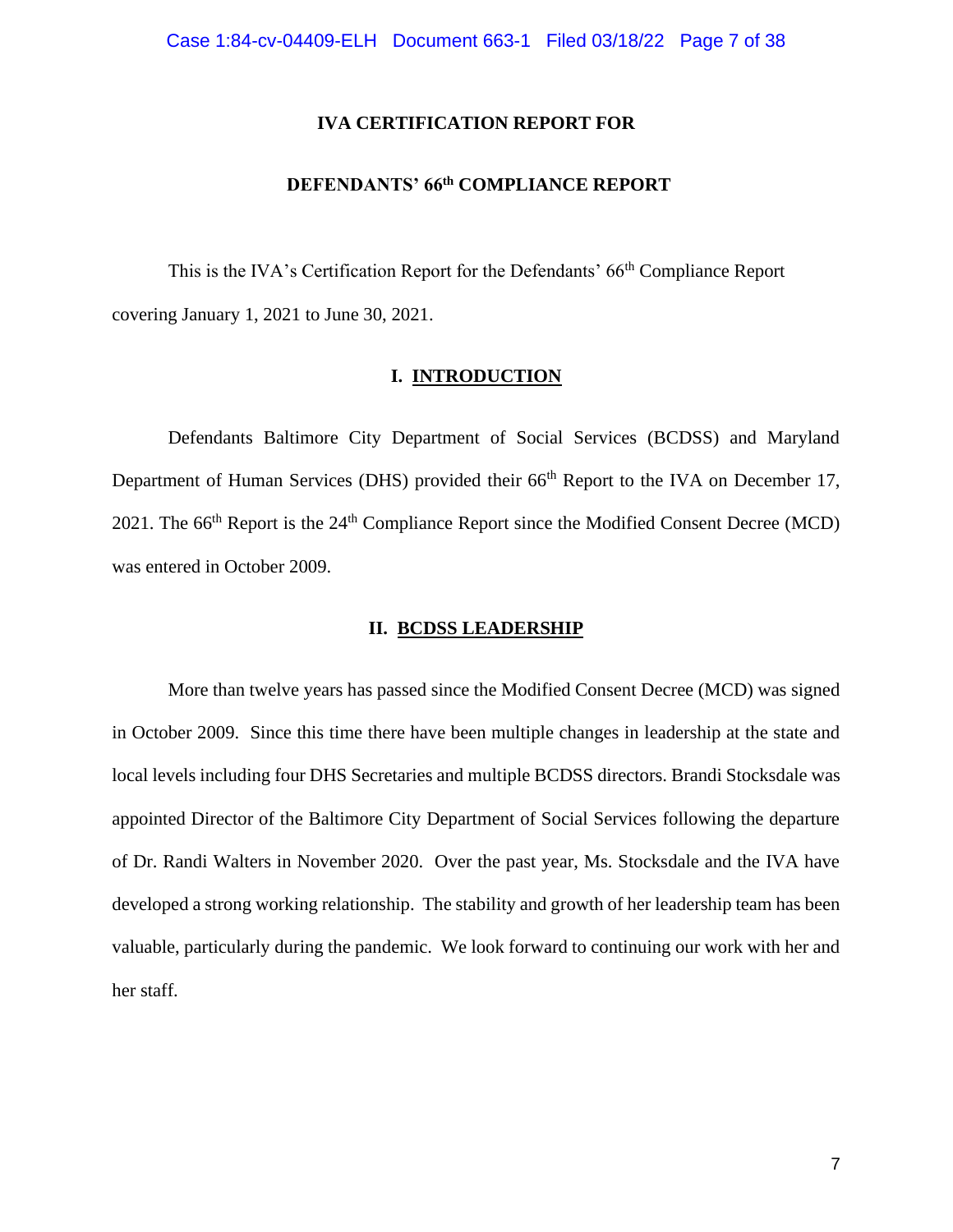#### **III. DEFENDANTS' COMPLIANCE WITH THE MCD**

#### **A. Timeliness of Defendants' Report**

Defendants' report was received by the IVA on December 17, 2021, more than five and a half months after the end of the reporting period. While the MCD does not state a timeline for Defendants' report submission following the end of a reporting period, five months is excessive for a six-month reporting cycle, and no explanation has been provided to the IVA for this extended response period. The long gap between the end of the reporting period and receipt of the report results in the IVA reviewing data for certification that is in some cases over a year old when the IVA begins work on the compliance certification report. This issue has been raised in previous IVA reports and continues to be of concern. The IVA again requests more timely submission of reports by the Defendants.

# **B. MCD Measure Certification for 66th Reporting Period**

 The MCD requires compliance with 126 measures – forty (40) Exit Standards and eightysix (86) Internal Success Measures (ISM) - as well as twenty-two (22) Additional Commitments and various other reporting requirements. More than twelve years has passed since the MCD was signed, and compliance has yet to be achieved. For the 66<sup>th</sup> reporting period, the Defendants report data for 42 ISM and Exit Standard measures and are seeking certification of one Exit Standard (121) and one ISM (28). Discussion of these measures will be presented in section VI of this report.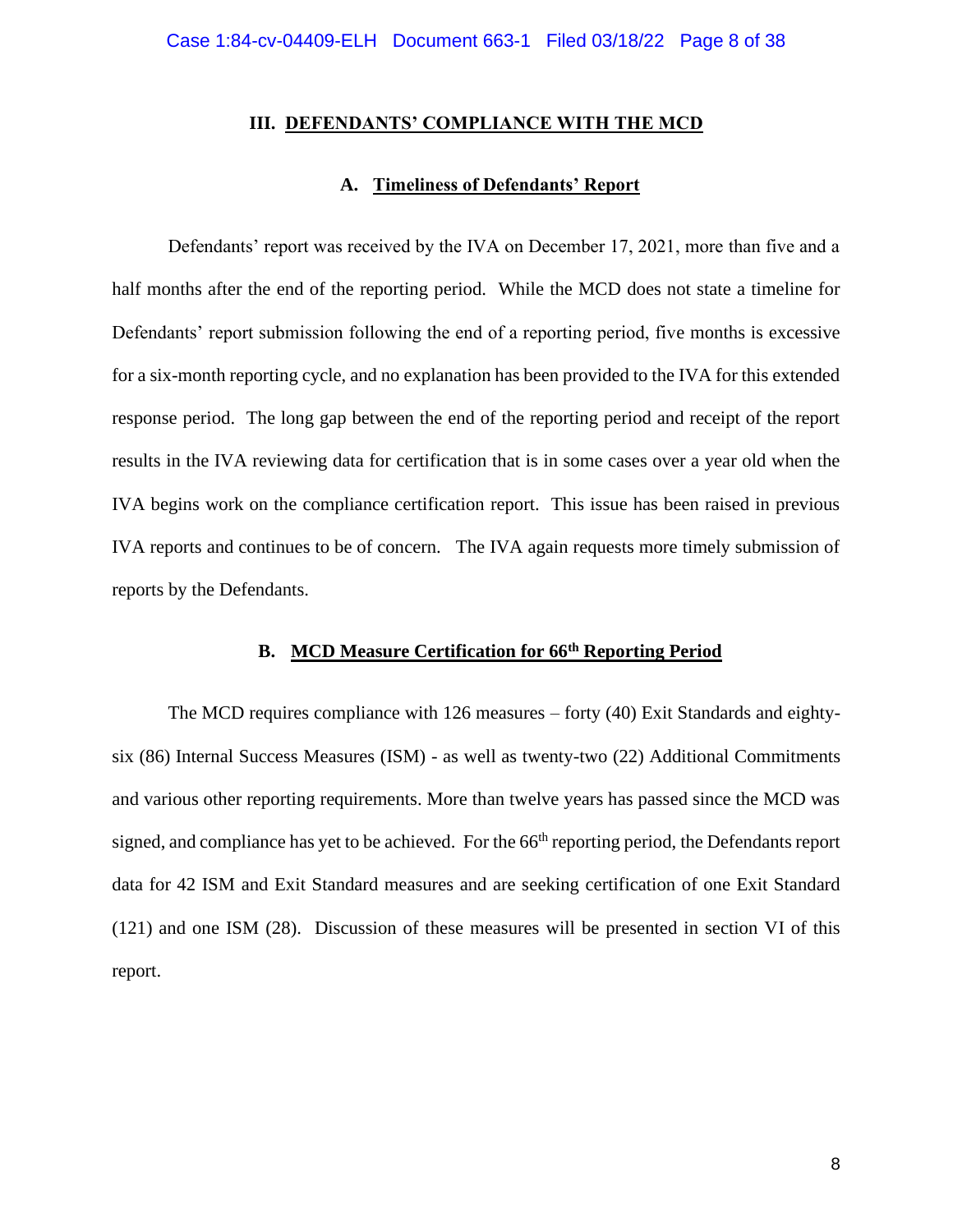## **C. Defendants' Strategies for Improvement**

In the 66<sup>th</sup> Report, Defendants present lists of strategies that will be taken to improve compliance with a number of the LJ measures. Many, though not all, of the strategies involve staff training. Rather than attempt to analyze the strategies at this time, the IVA will wait to review those strategies when there is evidence that they have been implemented and where there are outcomes by which to evaluate those strategies.

#### **IV. CHILD WELFARE POLICY AND PRACTICE ISSUES**

#### **A. 60th Report Special Review: An Update**

For the  $60<sup>th</sup>$  reporting period (January 1 - June 30, 2018), the IVA conducted an extensive review of the cases of 36 children under the age of 13 who have experienced significant placement instability, lack of appropriate placements and waiting lists for treatment programs. The outcome of this review was shared in the IVA's certification report for the 60th reporting period (Attachment 1, IVA Certification Report for Defendants' 60th Report (filed June 25, 2019), pp. 16-24). While the IVA did not have the time or resources to conduct another in depth review such as that done for the 60th report, the IVA briefly reviewed the status of these 36 youth as of the end of September 2021. Unfortunately, despite the attention focused on these youth in the IVA's report, the majority of these youth remain in out-of-home care, and many remain unstable. The IVA found that 70% (26 of 36) of the children reviewed for the 60th report have not achieved permanency and remain in out-of-home care more than three years later. A snapshot view of placements taken at the end of September 2021 found: 11 youth were in congregate care (seven in therapeutic group homes, four in residential treatment centers), 10 were in therapeutic foster care,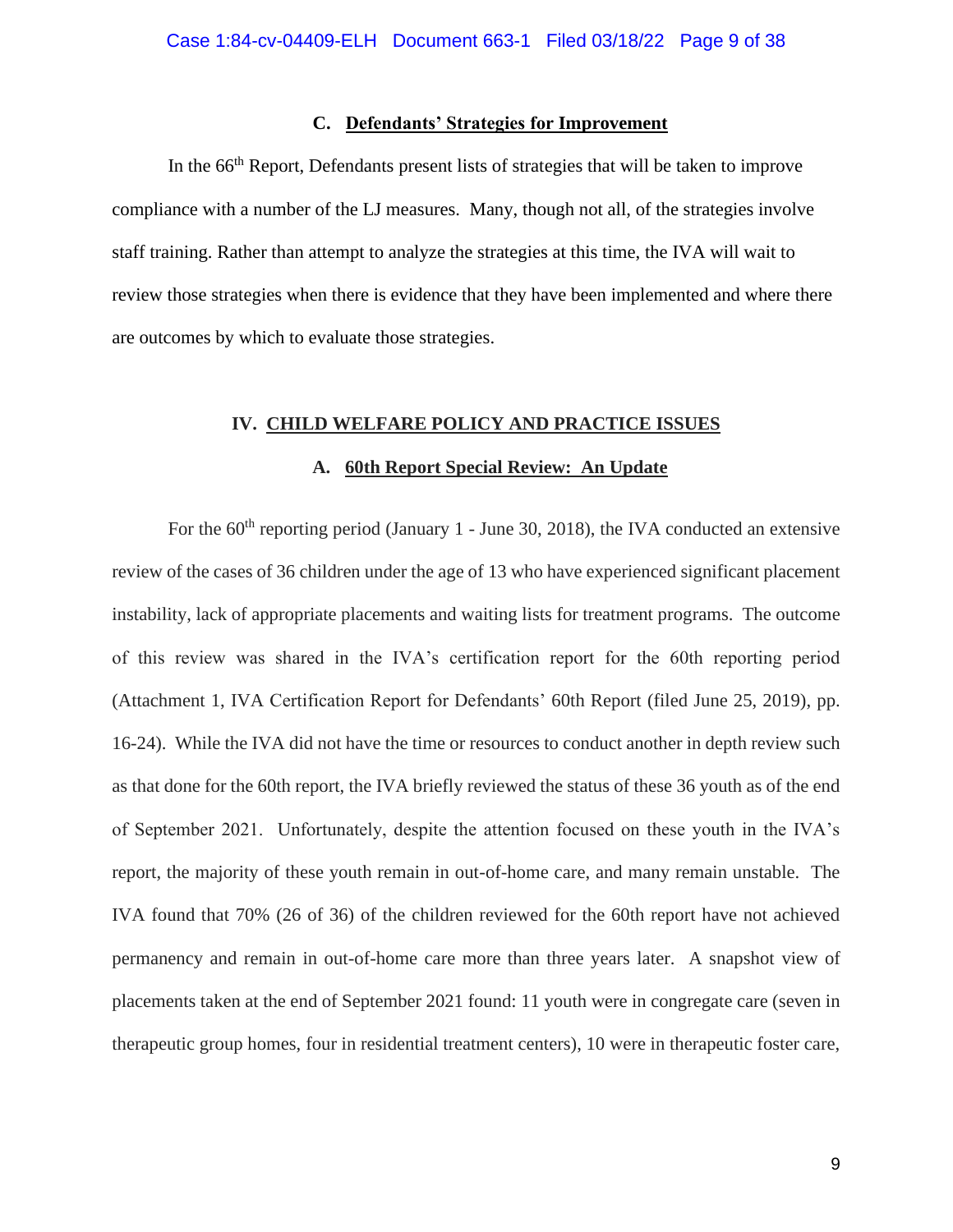#### Case 1:84-cv-04409-ELH Document 663-1 Filed 03/18/22 Page 10 of 38

two were in kinship placements, and one each were in a secure juvenile detention facility, a psychiatric hospital and on runaway.

While the IVA understands the clinical justification of the decisions to place some of these children in congregate care, the fact remains that the vast majority of available research and professional opinion supports the conclusion that congregate care is not good for any child, nor is there evidence that these youth have benefitted from multiple congregate care placements. Yet, nearly half of these 26 youth are in congregate care placements. The next largest group of children (10) are in therapeutic foster care (TFC) placements. While these family-based settings are preferable to congregate care settings, BCDSS has a history of over reliance on TFC placements, which is concerning given that past history has shown that they are less likely to lead to permanency than kinship placements and regular DSS resource (foster) homes.

All of these 26 youth have been in out of home care for more than three years, but nine youth have been in care for five or more years including one who has been in care for eight years now. While these youth present with more complex needs and may be a particularly challenging population, the Defendants must be prepared to meet the needs of *all* children who enter their care and to do all they can to avoid long stays in foster care. No youth should grow up in foster care. The Defendants should have more than enough information about these youth to find appropriate placements to stabilize them, help them step-down to less restrictive placements, and ultimately lead to reunification with family or other permanent homes. If the placement resources and services do not exist to meet the needs of these youth, then Defendants must create them. Several of these youth continue to experience significant instability with many appearing on overstay lists (weekly lists of children who have stayed in hospitals longer than clinically necessary), placement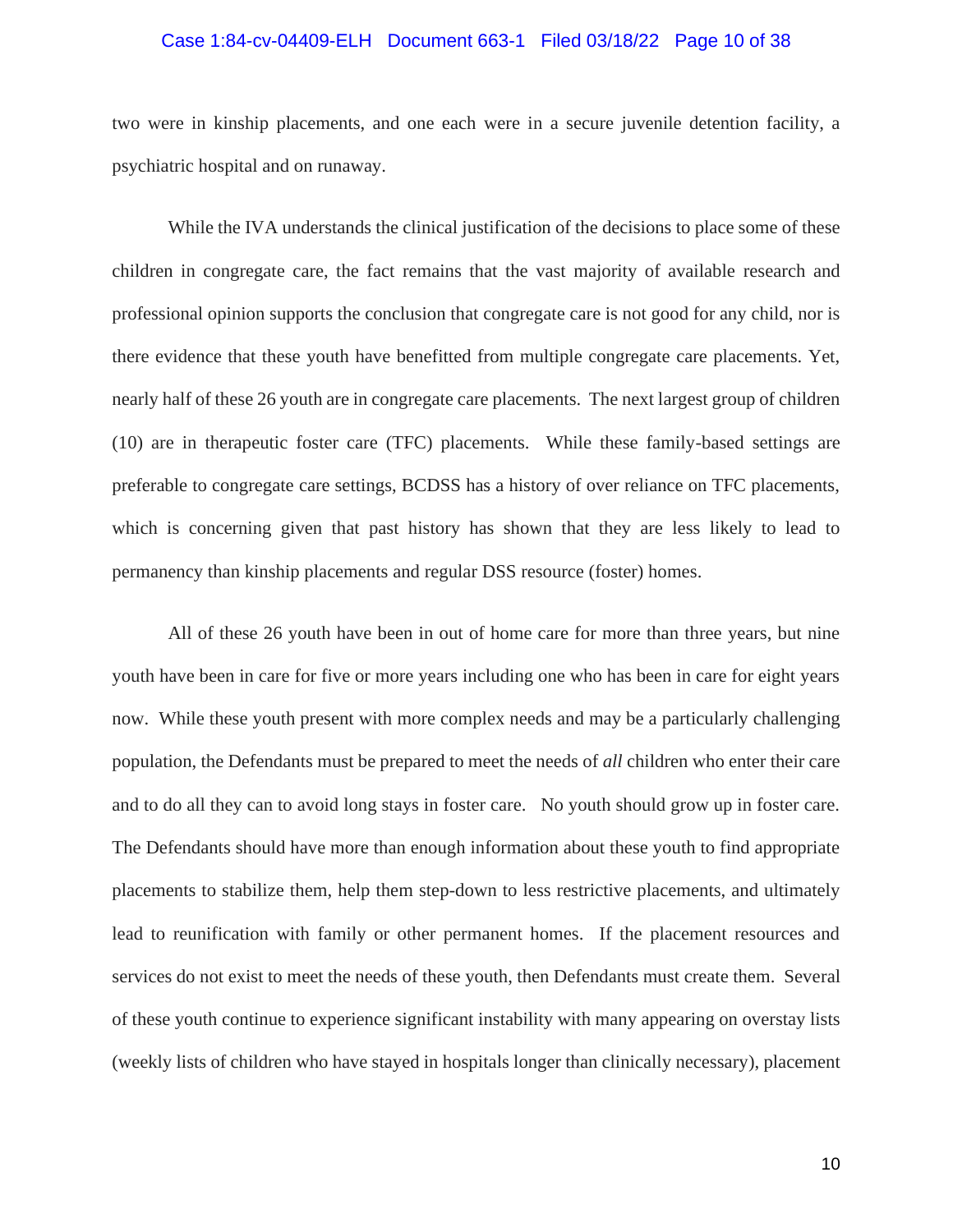#### Case 1:84-cv-04409-ELH Document 663-1 Filed 03/18/22 Page 11 of 38

waiting lists and Extended Hours (formerly, Gay Street) reports (reports of children who have stayed in office buildings overnight).

Of the 36 youth, 10 have exited BCDSS's care. Of these youth, seven were reunified with a parent, and three were placed with relative or fictive kin caregivers. Despite their significant instability while in out-of-home care, these youth were able to return to a parent or be placed with another family member. When youth could not be reunified with a parent, a relative was able to provide care that led to permanency via custody and guardianship. A review of these cases may help the Defendants gain insight into what made these permanency outcomes possible for these youth while so many others remain in out-of-home care.

## **B. Kinship Care**

In a recent essay published in The New York Times entitled, "*I Will Never Forget That I Could Have Lived With People Who Loved Me,"* Sixto Cancel, a former foster youth and now advocate for systems change for foster care through his organization Think of Us, wrote:

> My foster care placements failed not because I didn't belong in a family but because the system failed to identify kinship placements for me and lacked enough culturally competent, community-based services to keep me in a home that had a chance at success.

(Available at https://www.nytimes.com/2021/09/16/opinion/foster-care-children-us.html).

Mr. Cancel argues that by prioritizing kinship care many children can avoid being removed from their families and communities, avoid separation from siblings, and avoid the needless trauma of moving to a stranger's home, or, worse, group care. Maryland has already taken a step forward in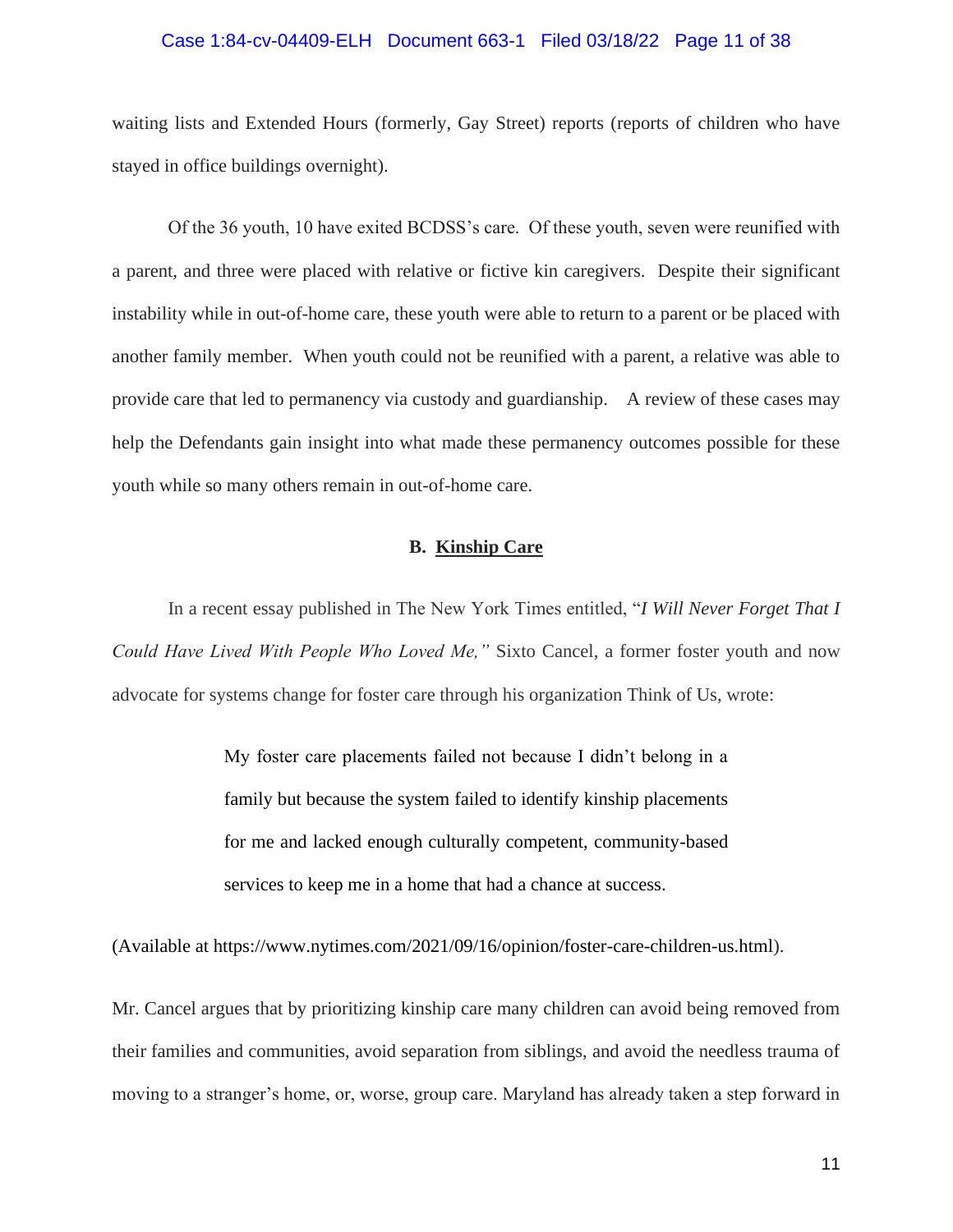## Case 1:84-cv-04409-ELH Document 663-1 Filed 03/18/22 Page 12 of 38

making more kinship care placements possible through a law, effective October 1, 2019, expanding the definition of eligible kinship caregiver to include individuals not legally related but who have strong bonds to the child or the child's family. (2019 Ch. 77 (HB 1212), amending Fam. Law Art. Section 5-534).

In 2019, former Director Randi Walters invited Annie E. Casey's Center for Systems Innovation to conduct a full assessment of BCDSS outcomes. (Attachment 2, Annie E. Casey Foundation, BCDSSS Assessment (January 6, 2020)). One of the many findings of this assessment was that in October 2019, 36% of all BCDSS placements were with relative/kin caregivers. Following this assessment, the Defendants identified the goal of increasing the percentage of youth placed with kin as a priority in their efforts to improve placement stability. Unfortunately, IVA review of more recent data from CJAMS (LJ Measure 30 Report, available upon request) shows that this percentage has decreased, not increased. Between July 1 - December 31, 2021 (the 67th Report period), only 31% of children in BCDSS out-of-home care were in kin (both licensed and unlicensed) placements.

An additional concern highlighted in the Casey BCDSS assessment was the high percentage of kin (62.3%) who are unlicensed. Unfortunately, again, this percentage has moved in the wrong direction; between July 1 - December 31, 2021, 75% of kin placements were unlicensed. Without a license, kin caregivers are only eligible to receive monthly Temporary Cash Assistance (TCA) payments for the youth in their care, an amount significantly less than monthly foster care payments for licensed homes. In addition to receiving less monthly financial support, unlicensed kin providers are not assigned a resource home (Resources and Support) worker like other BCDSS licensed foster homes who receive support from both a Resources and Support worker and an OHP caseworker. There is only one Kinship Navigator assigned to meet the needs

12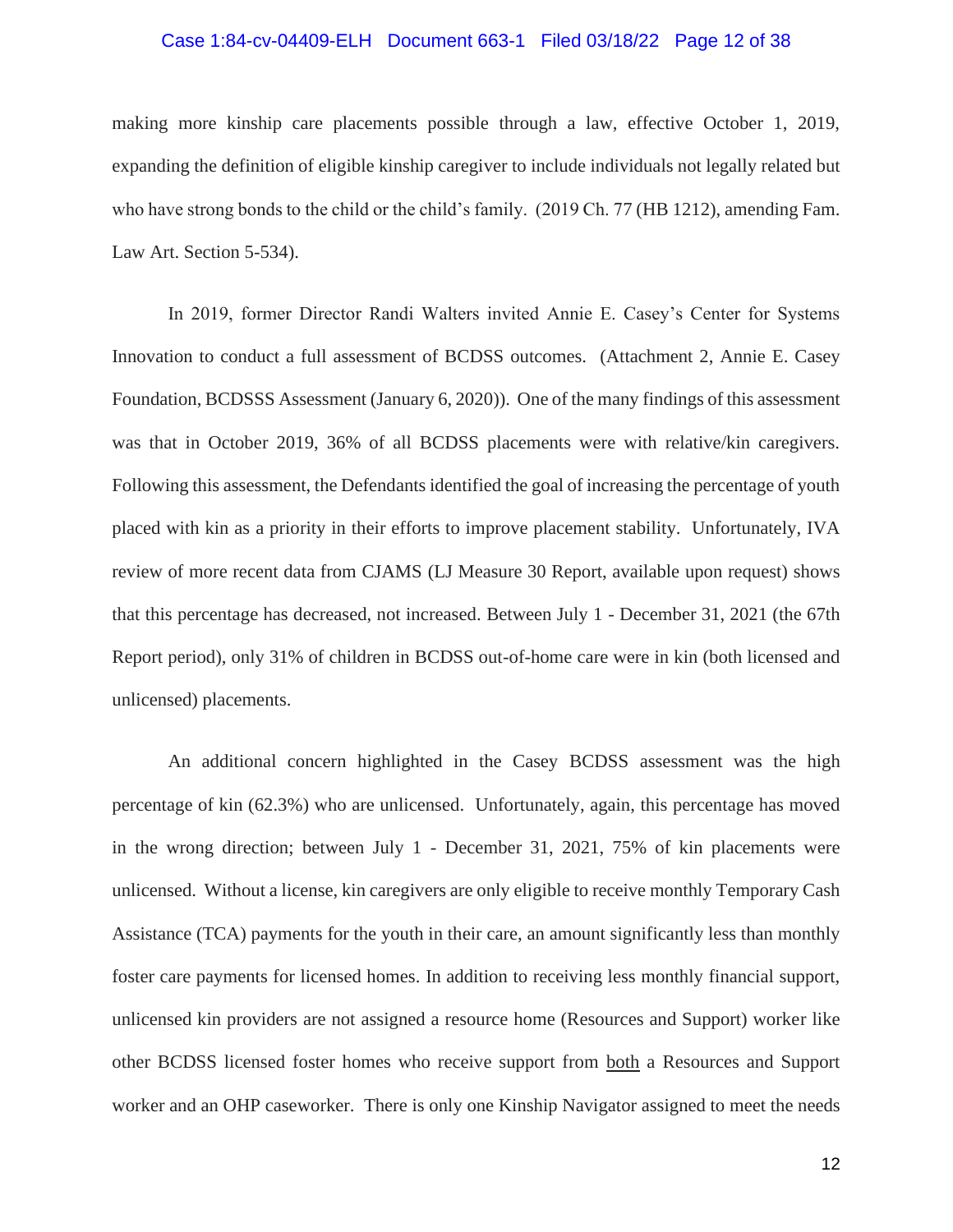#### Case 1:84-cv-04409-ELH Document 663-1 Filed 03/18/22 Page 13 of 38

of all kin caregivers when children are first placed with them and - if they do not become licensed - on an ongoing basis. Furthermore, it appears that the Kin Navigator will also be expected to carry the responsibility of running the new Kinship Support Center. This requires her to meet the needs of the OHP workers handling cases of children placed with caregivers as well as of the caregivers themselves. (Attachment 3, BCDSS Director's email announcing soft opening of Kinship Support Center (February 1, 2022)).

The disparity between the Defendants' support of licensed resource homes (most of which are not kin of the children) - with both an OHP and a Resources and Support worker, and a substantial monthly financial stipend - and the support of children's kin as caregivers remains significant. This disparity undermines Defendants' stated goal to increase significantly the number of children who are placed in kin homes. The lower financial support and less staff support puts additional strain on kin providers. If BCDSS is to increase the percentage of children placed with kin and provide them with the much-needed support, Defendants must identify and address any barrier to kin licensing.

Defendants must ensure that a full and periodic ongoing search for kin occurs in all cases where children are not placed with kin, and that all staff are aware of the expanded definition of kin. Staff should be encouraged once again to reach out to all potential suitable caregivers already known to a child or child's family. This practice helps siblings stay together and may, with the right support, provide more stable, permanent placements, even for older children and children with significant behavioral challenges, both groups of children who otherwise face significantly diminished chances of timely (or any) permanency. The same Casey BCDSS assessment found that Baltimore City's 15.3% of children "aging out" of foster care without ever having a permanent home is twice the national average. Furthermore, of the children who did leave foster care with

13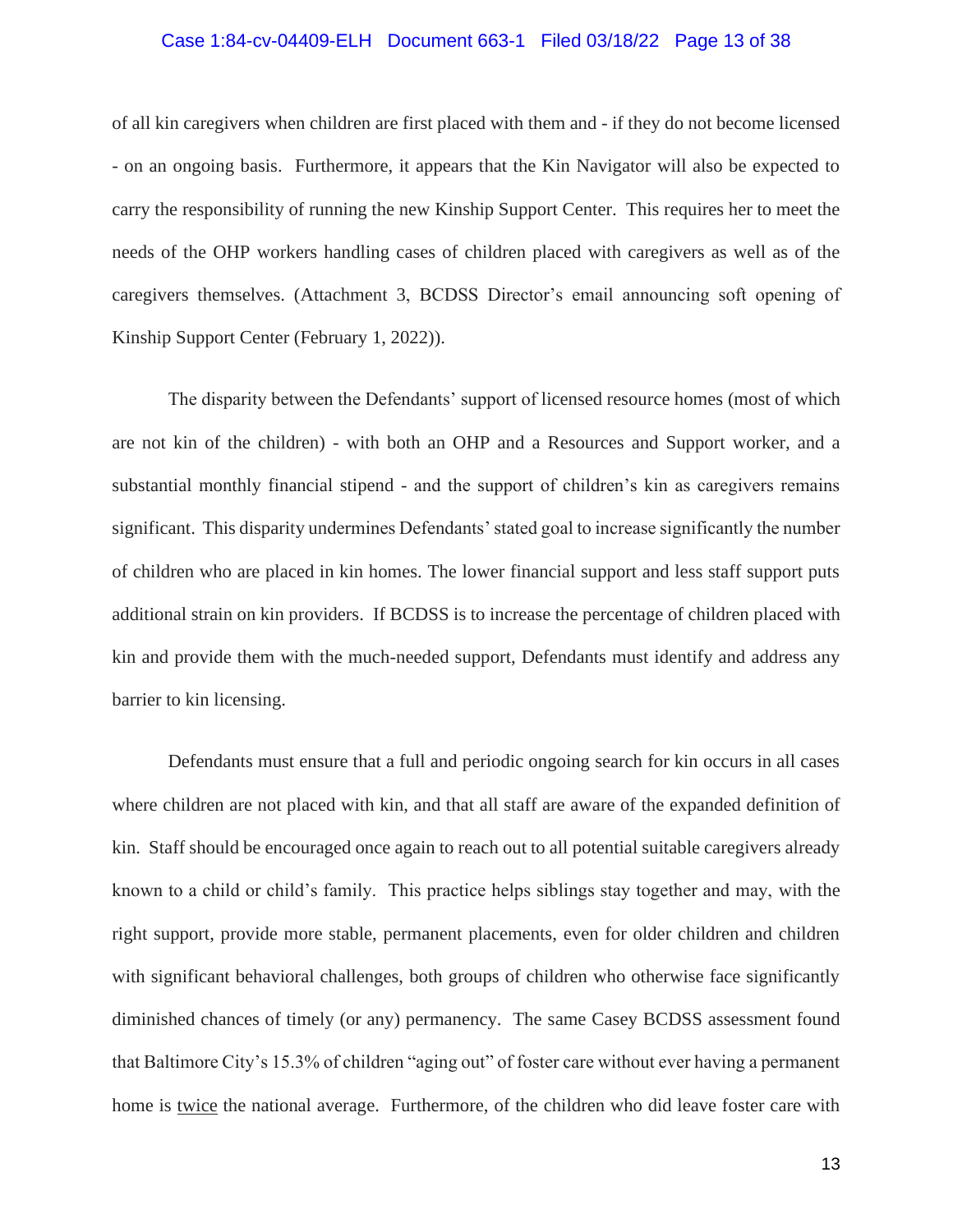## Case 1:84-cv-04409-ELH Document 663-1 Filed 03/18/22 Page 14 of 38

no permanent home, 95% were African-American while only 67% of the children under 18 in OHP in 2017 were African-American.

#### **C. Placement Needs**

When all efforts have been exhausted to place children with kin, or when kin are unable to meet the needs of the children in their care, appropriate placement must be available to meet children's needs. The IVA has repeatedly raised concerns about the lack of placements for some children, particularly for children with complex mental health needs, large sibling groups, and LGBTQ youth.

The lack of appropriate placements and treatments for children and youth with significant mental health problems, especially when those problems are complicated by developmental disabilities, is particularly pressing. Some of these children have suffered multiple traumas and been further traumatized by instability in the foster care system, having been ejected or run away from multiple placements. Some have spent not just hours but days in hospital emergency rooms waiting for beds in psychiatric units. Some children are forced to remain in psychiatric units long past the time they are ready for discharge due to a lack of available and appropriate placements. Some of these children have spent multiple nights in BCDSS' office buildings in violation of the MCD, while others have been placed in hotels with supervision by one-to-one service providers, an expensive and questionable practice. Developing appropriate placements is primarily the responsibility of DHS, as Baltimore City DSS does not control the process of contracting for placements for children with more complex needs. While there has been a very limited expansion of "high end" resources since 2020, these are all very restrictive congregate care placements, and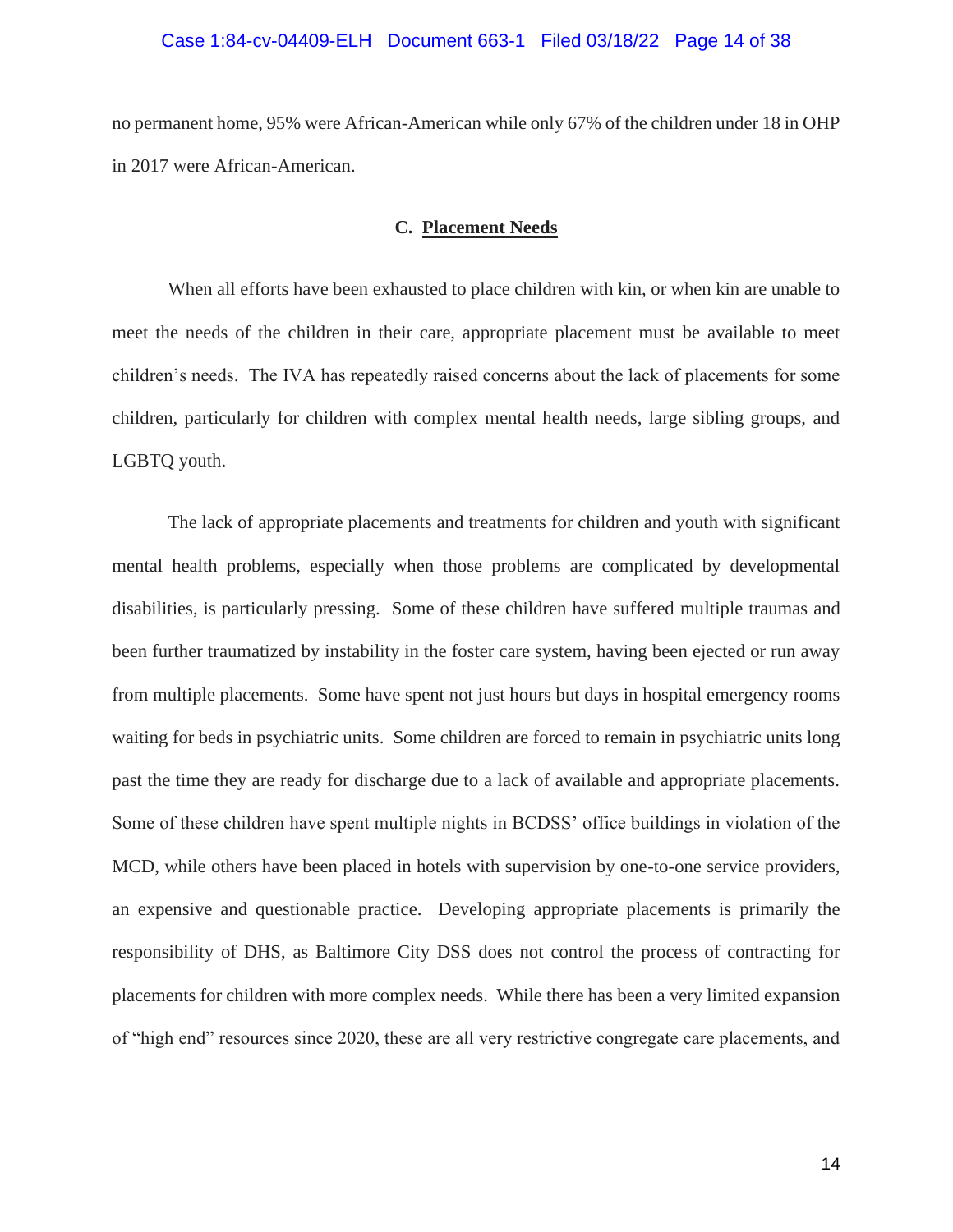#### Case 1:84-cv-04409-ELH Document 663-1 Filed 03/18/22 Page 15 of 38

they must be shared statewide. DHS has failed to craft and implement appropriate solutions to long-standing placement problems.

Sibling groups, particularly sibling groups of three or more, continue to be separated, negatively impacting the sibling bond that is essential to familial relationships, identity and development. As of December 31, 2021, only 43% of the 673 children with siblings in OHP (not including those older youth in independent and semi-independent living situations) live with all of their siblings. (LJ Measure 31 Report, available upon request). Entering foster care is a traumatic experience, but the practice of keeping siblings together can mitigate some of the trauma and help children adjust to new homes and caregivers. BCDSS and DHS should work together to recruit families who can accept larger sibling groups of all ages.

Several studies show that about 30% of foster youth identify as LGBTQ+ and that these youth are overrepresented in the foster care population. (https://www.childwelfare.gov/ pubPDFs/lgbtqyouth.pdf, June 2021, p. 1). In addition to the trauma from the circumstances that led them to the foster care system - abuse, neglect, abandonment - these youth are further traumatized by a system that doesn't provide them with safe and supportive placements and services. While LGBTQ+ youth are no more likely to be diagnosed with a mental health disorder or experience behavioral health challenges than other youth, the youth who have these additional challenges can be particularly difficult to place. Recent multiple overnight stays in office buildings and hotels for some trans youth bear this out. The Defendants need to identify safe and supportive placements for these youth, preferable family settings where caregivers can affirm them and help them grow into healthy adults.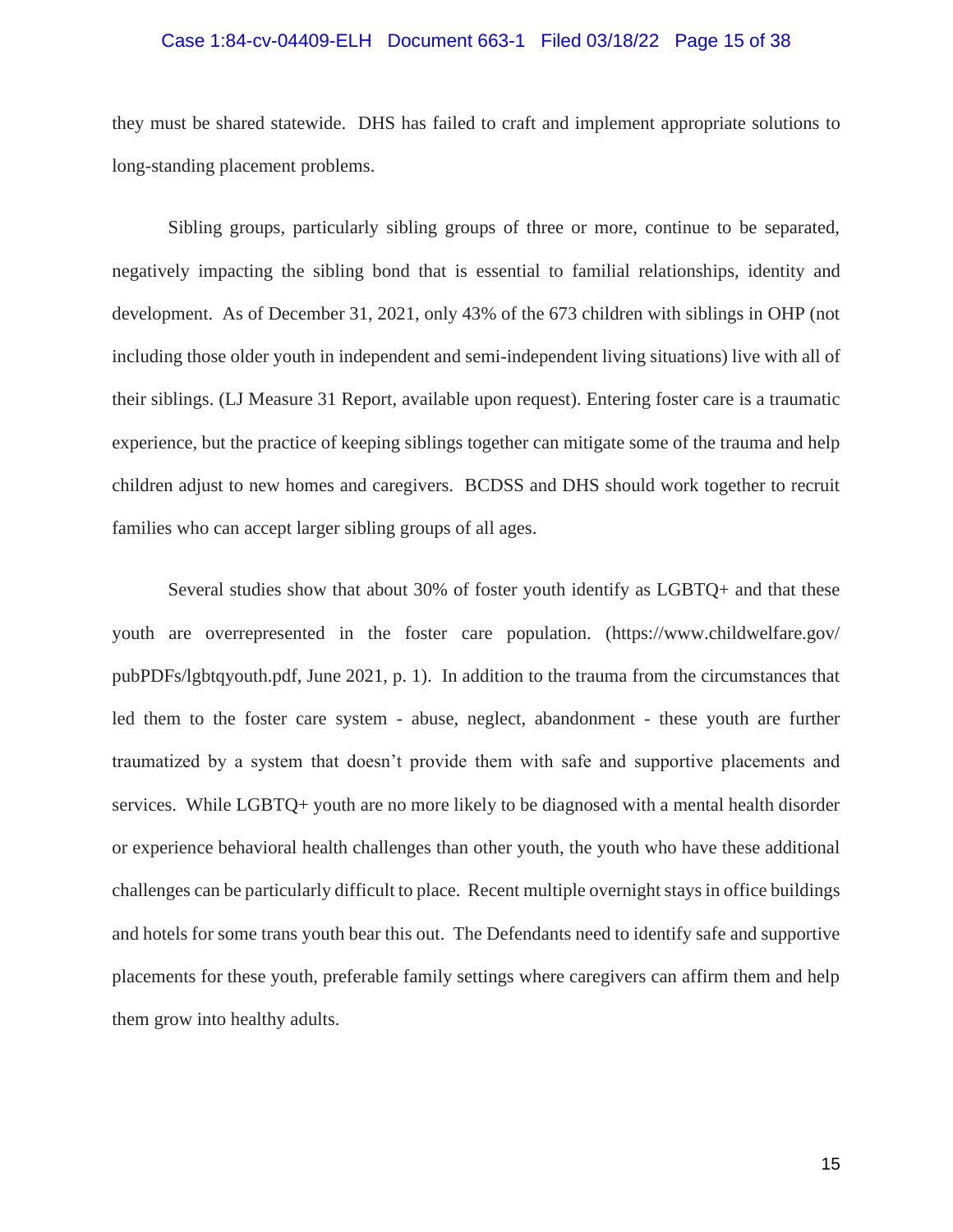## Case 1:84-cv-04409-ELH Document 663-1 Filed 03/18/22 Page 16 of 38

Under the MCD, Defendants are required to conduct biennially "an assessment of the range of placements and placement supports required to meet the needs of children in OHP. . ." (MCD, Part Two, Section II. Out of Home Placement, E. Additional Commitments, pp. 26-27). In response to the IVA's and Plaintiffs' concerns about the inadequacy of the Defendants' previous biennial needs assessment, the Defendants contracted with the Institute for Innovation and Research at the University of Maryland School of Social Work to complete the assessment. This assessment was to be completed no later than May 31, 2021 but has been delayed for at least a year by issues related at least in part to CJAMS access. Multiple meetings have been held with the assessors and the Defendants regarding concerns about the assessment methodology and timing. As of the date of this report, limited information has been provided regarding the status of the assessment.

#### **D. Mental Health**

High quality, culturally-responsive mental health care is essential to the well-being of children and youth in foster care. The lack of data around the mental health needs of children in BCDSS care remains a frustration for both the IVA and Plaintiff's counsel. Some information may be available through MATCH's electronic medical case management system (eCW), but according to HCAM staff, this information is unable to be extracted in a useful way. Information such as the percentage of child and youth in need of mental health services, percentage of children and youth receiving mental health services, common diagnoses, frequently prescribed medications, and treatment outcomes, is essential to ensuring that services are available to meet the needs of children and their families/caregivers. It is disappointing that even with MATCH case management services these data points are not available for children in BCDSS's care. CJAMS documentation requirements for caseworkers and MATCH staff need to be enforced, and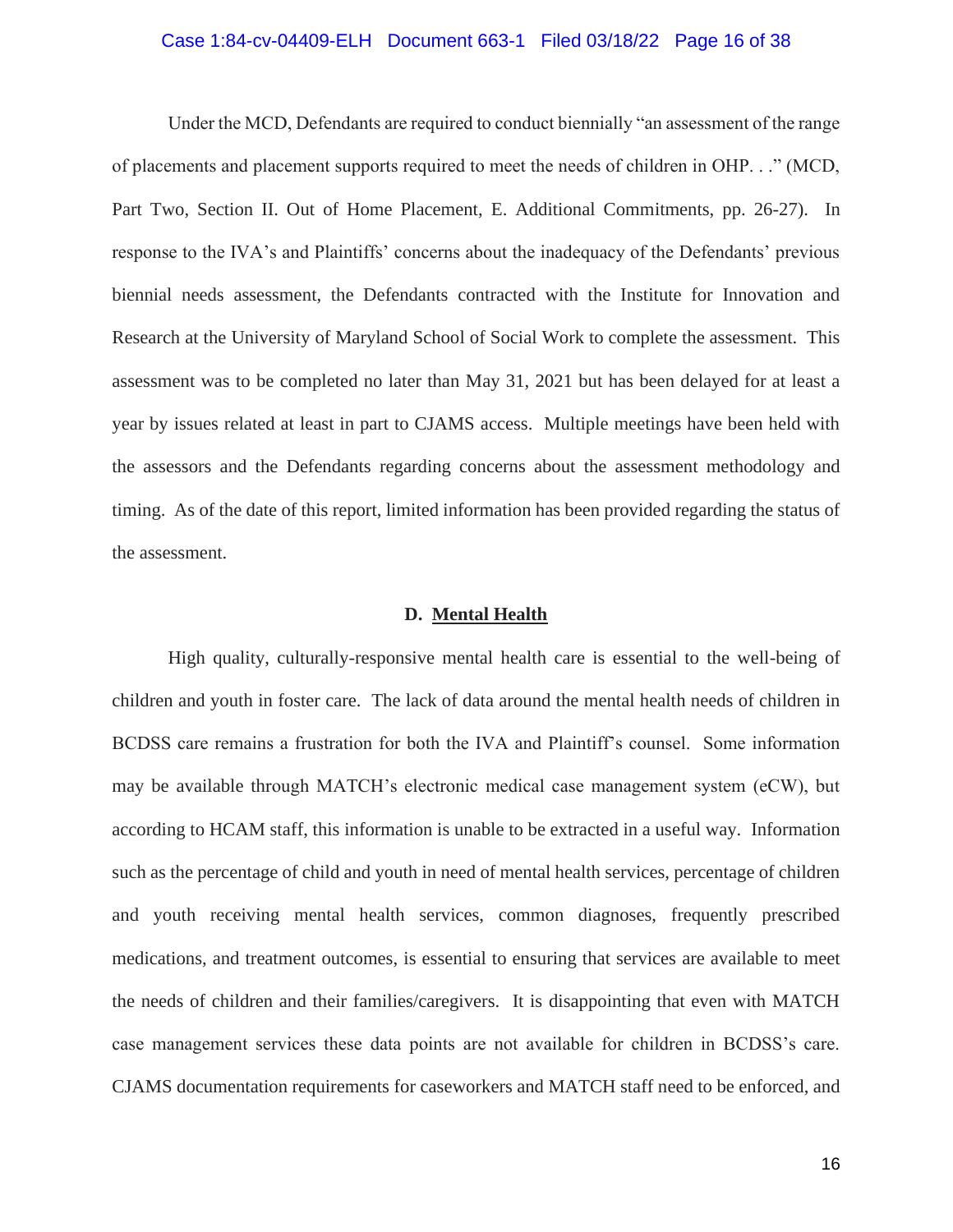## Case 1:84-cv-04409-ELH Document 663-1 Filed 03/18/22 Page 17 of 38

any necessary upgrades must be made to CJAMS itself to enable the Defendants to report accurate and timely data on the mental health needs and services to children in their care.

The MCD requires the Defendants to address mental health care for children and youth in foster care. Included in the Health section of the MCD is an Additional Commitment that requires:

By December 31, 2010, DHR/BCDSS shall operationalize a system to meet the mental health needs of children in OHP. The system will include access to mental health screening and assessment as well as a continuum of treatment services designed to secure ongoing treatment that meets the needs of children in OHP. DHR/BCDSS will seek the advice and input from the Health Care Advisory Group in the development and implementation of this system.

The Defendants have not yet complied with this Additional Commitment. Further discussion of this Additional Commitment is included in Appendix 1 to this report.

The Defendants updated the proposed Behavioral Health Plan in June 2021 (attached to Defendants 66th Report). However, as the IVA has stated in previous reports to this court and in meeting with the Defendants, the plan is insufficient. There remain significant gaps in the scope of the plan and services, particularly in meeting the ongoing mental health needs of children beyond the new entrant period and the provision of crisis intervention services. Defendant DHS has failed over the past decade to accomplish the promised rate reform, which would separate the payment of board costs to private foster care agencies from the payment for services such as mental health care. Recently, DHS shared that rate reform will be delayed until at least 2026. This delay continues to have a negative impact on meeting the goals of this Additional Commitment and, more importantly, the needs of the children in OHP.

Lack of quality mental health care services and continuity of services for children, particularly for those who experience placement instability, was again discussed at an *L.J.* Problem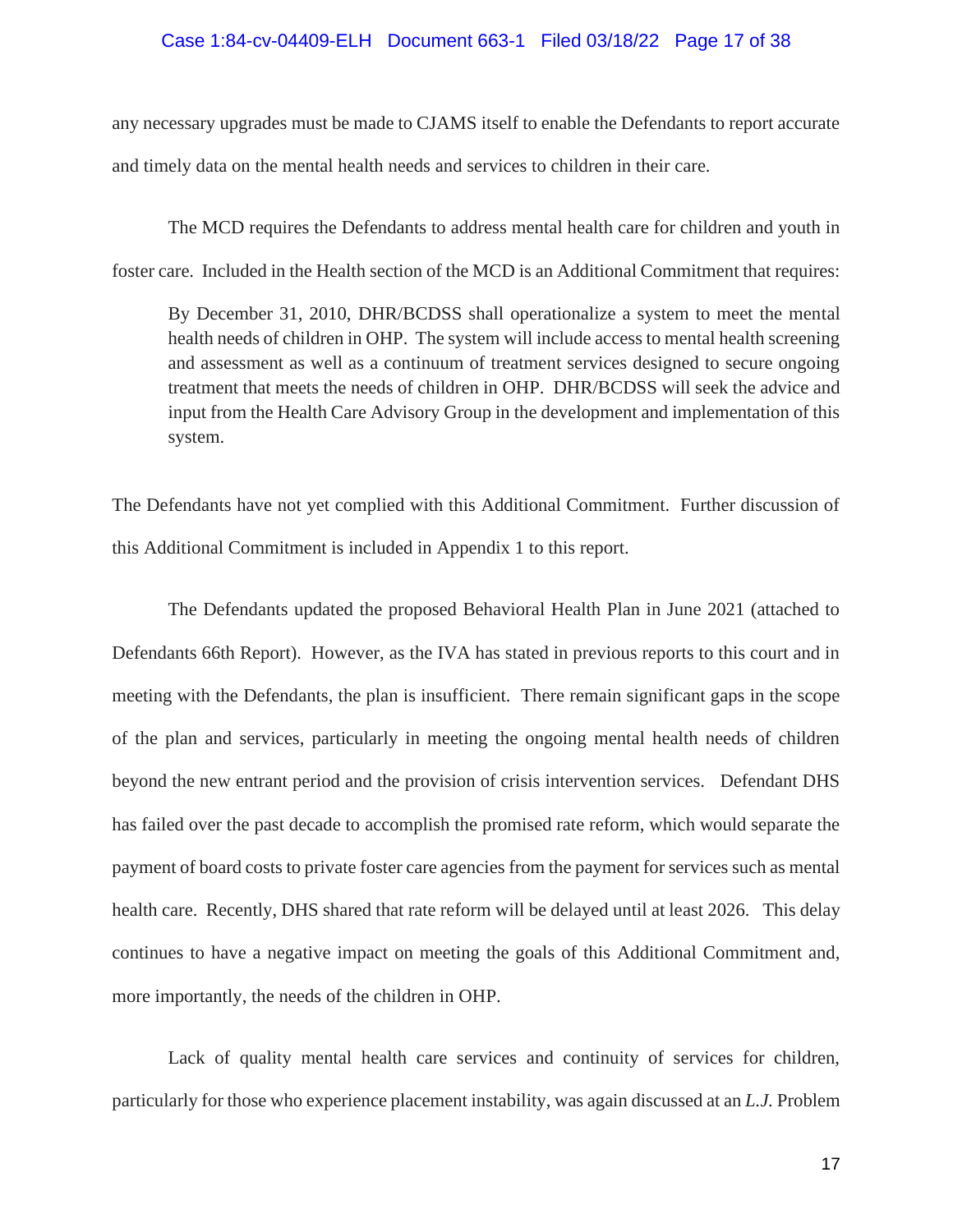#### Case 1:84-cv-04409-ELH Document 663-1 Filed 03/18/22 Page 18 of 38

Solving Forum held on October 14, 2021. At the forum, the Defendants proposed the creation of a program to provide direct services to foster children and youth. Following the forum, Director Stocksdale convened a small group including the IVA, Plaintiffs' counsel, Behavioral Health Systems Baltimore (BHSB) and other DHS/DSS staff to discuss this proposed program. This group has been meeting regularly and continues their work on possible solutions to the many challenges of ensuring that children in foster care receive the high quality, consistent mental health services they need.

## **E. Caseloads**

It cannot go unmentioned: caseloads at BCDSS are too high. For July - December 2021, only 23.8% of OHP caseworkers met the caseload requirements of 12 children per caseworker. One-half of all OHP caseworkers had caseloads between 16 - 25 children. (LJ Measure 112/115 Report, available upon request). These high caseloads impact the children in foster care and their families as well as the caseworkers. Not only are these increased caseloads a violation of the MCD, they make it much more difficult to resolve any of these issues discussed here.

The IVA appreciates the Defendants/ commitment to the hiring of individuals who have Masters of Social Work degrees and recognizes that this may result in fewer candidates for open positions. The IVA also recognizes that hiring and retaining staff is a challenge beyond just Baltimore City and beyond just the social work profession. ("State and Local Governments Will Face Brutal Worker Crunch," Maryland Matters (January 14, 2022), available at https://www.marylandmatters.org/2022/01/14/state-and-local-governments-will-face-brutalworker - crunch-expert-warns/). Because these complex problems cannot be resolved all at once, Defendants need to urgently consider other personnel changes and supports, e.g., requesting additional pay for caseworkers under certain conditions and additional transportation and in-home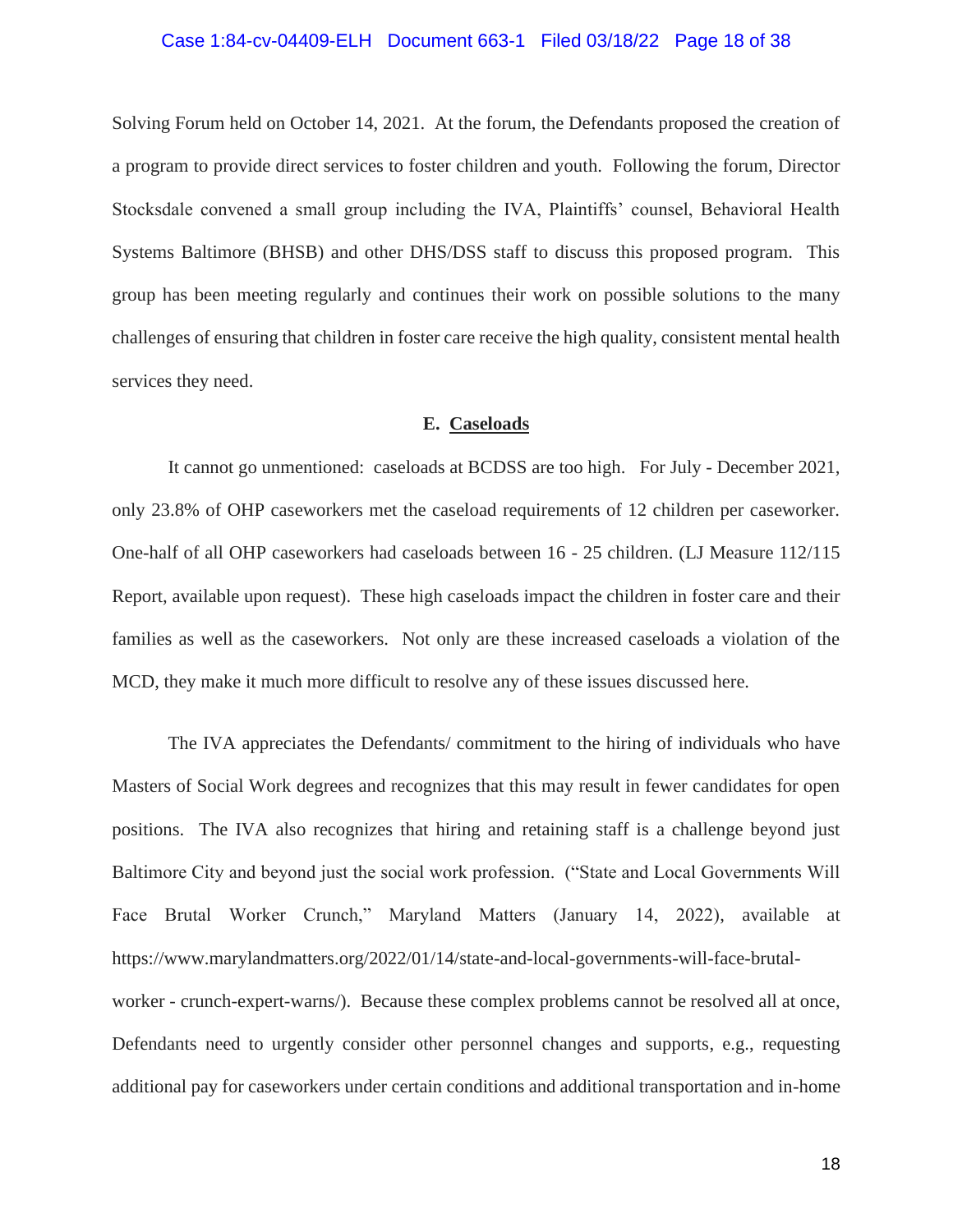aides, that may help overloaded caseworkers support children and families. The Defendants are well aware of the problem and should be pursuing ways to address it before the problem worsens further.

#### **V. DATA COLLECTION AND REPORTING**

## **A. Measure Instructions**

The MCD requires Defendants to report on the status of 126 measures: 40 Exit Standards and 86 Internal Success Measures. The parties and the IVA have agreed that some of the measures require both quantitative and qualitative measurement. For these measures, there are subparts "a" and "b" for quantitative and qualitative compliance levels, respectively, and both subparts must be compliant for the measure to be certified. The IVA can review the data for the subpart and comment on the accuracy, reliability and validity of the data but cannot grant certification of a subpart of a measure. Both "a" and "b" must be in compliance for certification purposes. Measure instructions set out what activity is required by the measure, and how that measure will be tracked and documented in order to produce the required compliance data for reporting.

After an extended period with little progress on creation of valid measure instructions, on October 19, 2020, an *L.J.* Problem-Solving Forum was convened to address the lack of progress on measure instructions among other issues. At that forum, the Defendants agreed to submit to the IVA a full package of draft measure instructions no later than January 15, 2021 with the hope of capturing accurate, valid and reliable data beginning July 2021. From January through May, 2021, the Defendants, IVA and Plaintiffs' counsel committed significant time and effort to discussing and finalizing the measure instructions for all 126 measures. The goal has been to craft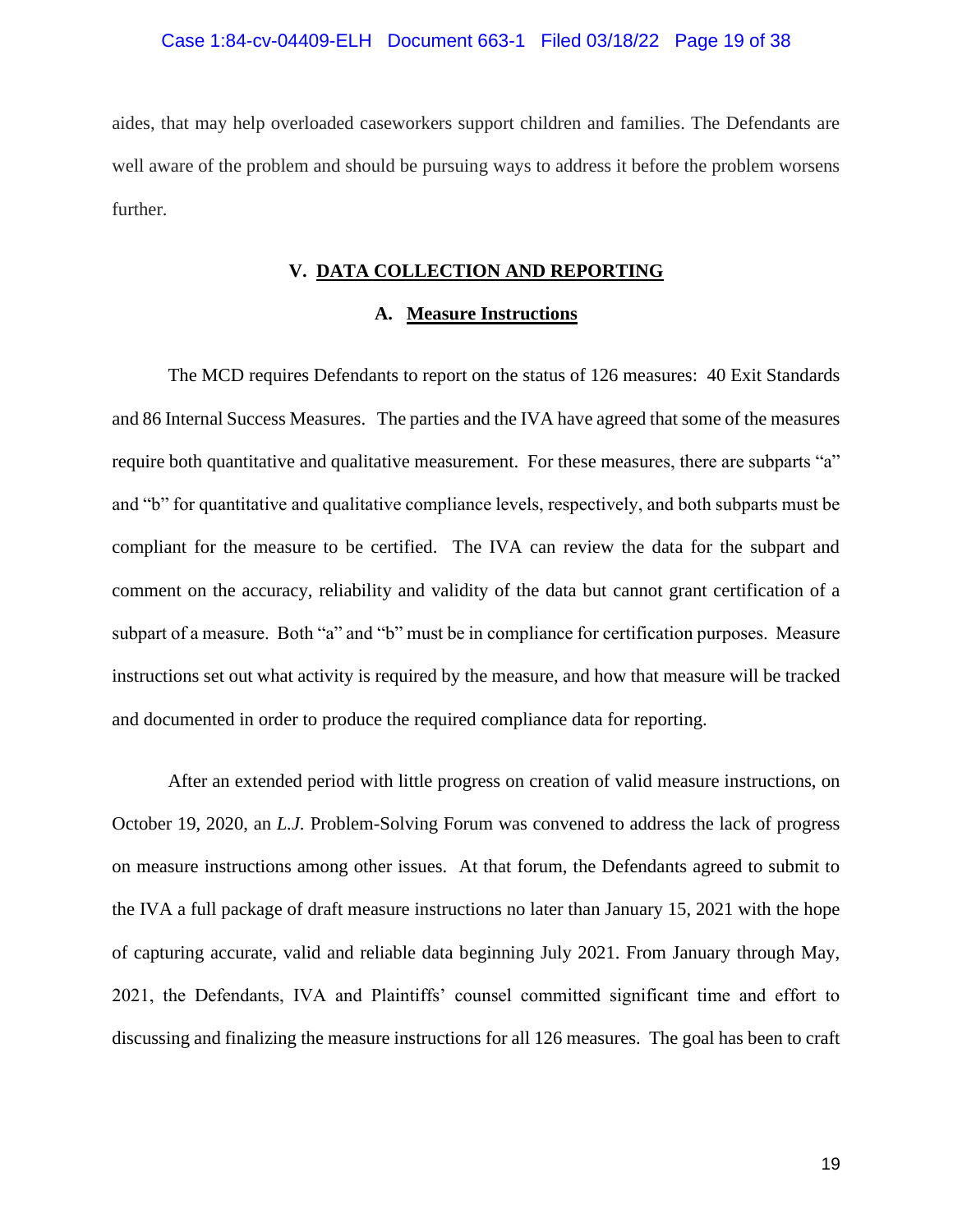#### Case 1:84-cv-04409-ELH Document 663-1 Filed 03/18/22 Page 20 of 38

measure instructions which remain true to the requirements of the MCD while being as clear and precise as possible to permit the creation of the necessary reports by agency staff.

The measure instructions were drafted with the intention that, wherever possible, the required data comes from the newly-implemented Child Juvenile and Adult Management System (CJAMS) system. As with any data system, the measures require documentation in CJAMS to occur in a specific way in order to capture the data in reports. BCDSS staff is working now to develop tip sheets and provide training to staff to implement the new measure instructions. The pace of the development of tip sheets and training has been slow. As of the completion of this report, staff continues to input data in ways that will not permit accurate reporting for a number of measures. In part this has been due to the delay in the design and development of the data reports as well as the many problems with the CJAMS application itself and the lack of ongoing training and coaching of staff in how to use CJAMS properly. In order to ensure that the health measures were properly documented beginning by at least January 1, 2022 (the beginning of the 68<sup>th</sup> Report period), the IVA developed the materials and provided the training for the MATCH staff in late fall, 2021.

## **B. Ongoing Data Validity, Reliability and Accuracy Concerns**

 CJAMS implementation began in May 2019 with testing in Washington County. In June 2020, Baltimore City DSS was the last of Maryland's 24 jurisdictions to switch from using the CHESSIE data system to CJAMS. Unfortunately, as is common with large database transition projects, the transition to CJAMS has not been a smooth one, and there continue to be significant challenges with staff using CJAMS to do such critical tasks as creating case plans and service plans;\, sufficiently documenting conversations and the results of meetings, and uploading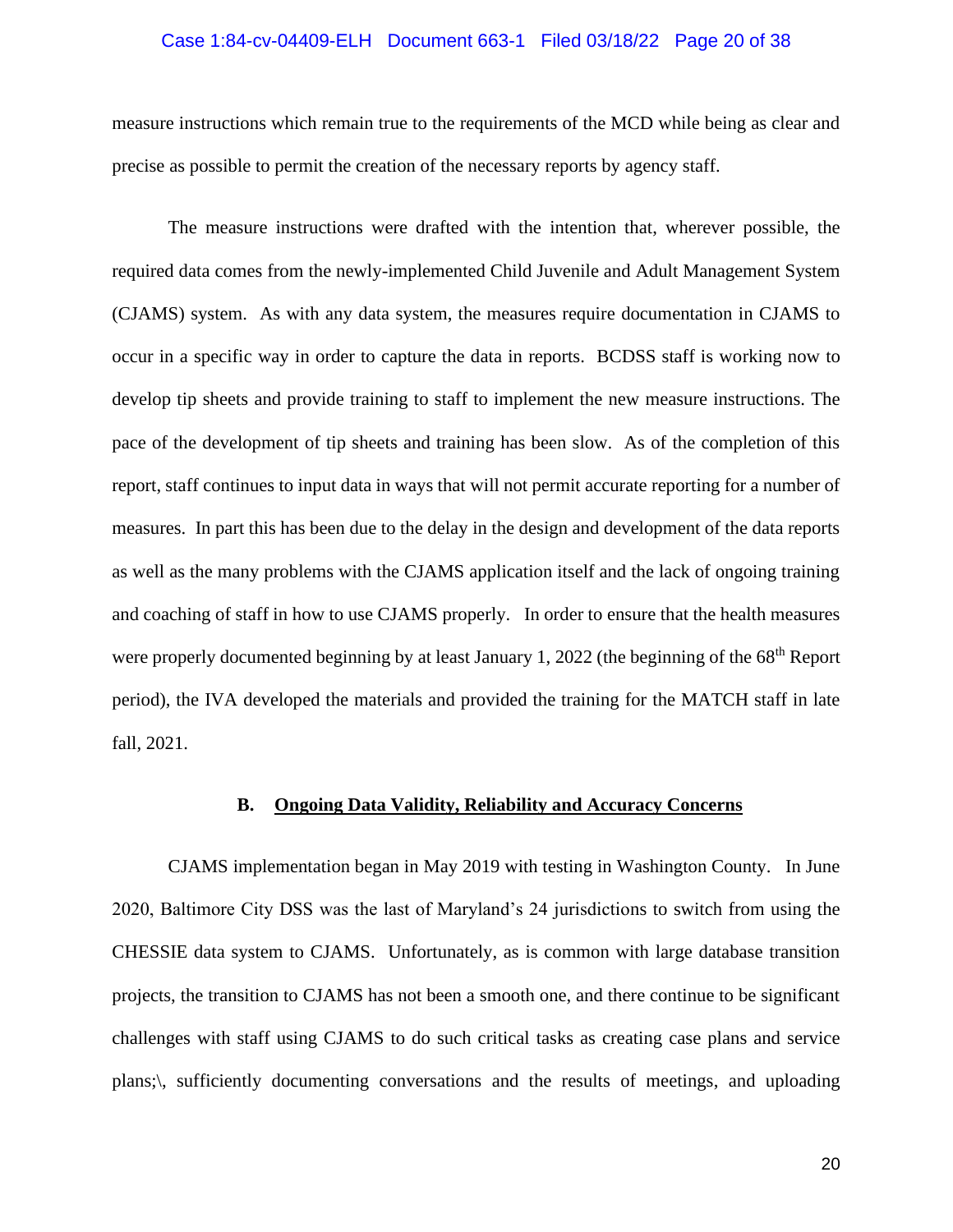## Case 1:84-cv-04409-ELH Document 663-1 Filed 03/18/22 Page 21 of 38

important documents. Furthermore, there continue to be numerous corrections needed to the user interface (application) and the CJAMS program itself to capture and report data accurately.

 The well-known and acknowledged problem of staff failing to document activities and information about children and families on a timely and thorough basis must be resolved if Defendants are to report accurate, valid and reliable data that will permit the IVA to certify compliance with the *L.J.* measures. Efforts to address this problem appear to be underway on a systematic basis for the first time to the IVA's knowledge. The Innovations Unit, which is increasing in the number of staff, tracks particular reporting requirements (i.e., monthly caseworker visits, case plan completion) closely and follows up with staff to ensure that this information is properly documented in CJAMS. This effort will need to be continued and expanded to additional documentation requirements, including those related to all caseworker contacts, such as those with parents, providers and others.

## **C. Development of Data Reports for the MCD Measures**

At the end of April 2021, immediately upon completion of the drafting of the measure instructions, work began to develop the reports needed to extract data from CJAMS for most of the measures other than those using the Quality Service Reviews (QSRs) as the source of the data. Appropriately, because the CJAMS database is a statewide database, primary responsibility for extracting the necessary data from CJAMS has shifted to DHS with the implementation of the new measure instructions.

Unfortunately, every aspect of developing the reports to extract the needed data from CJAMS is taking much longer than expected. The work has been challenging for a number of reasons including developer inexperience with CJAMS and with child welfare; data conversion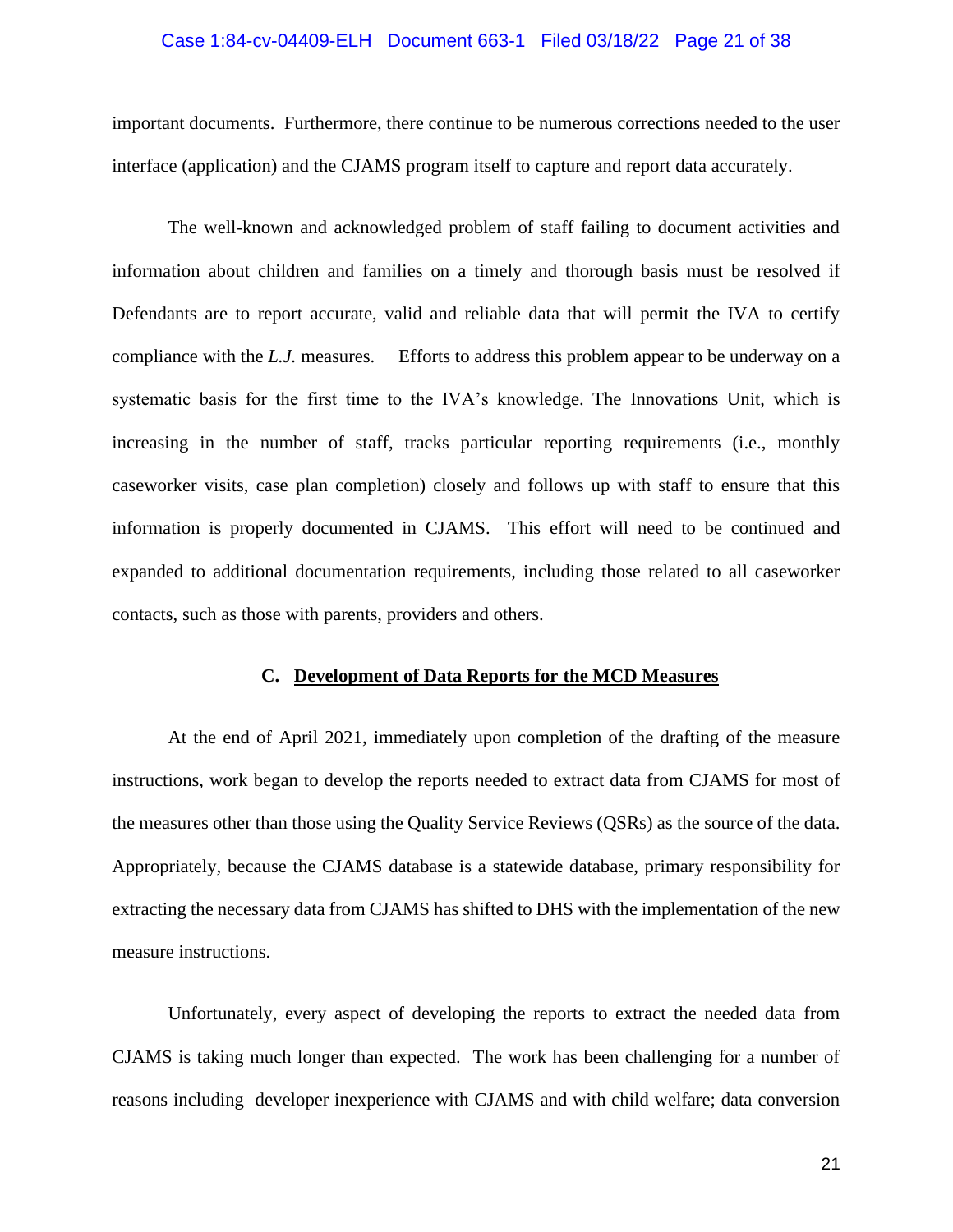#### Case 1:84-cv-04409-ELH Document 663-1 Filed 03/18/22 Page 22 of 38

problems; the lack of a data dictionary; and the lack of experience of the BCDSS and DHS staff and the IVA with the CJAMS application to anticipate problems extracting data from CJAMS when negotiating the measure instructions. Of most concern, however, is the fact that while implementation of CJAMS had begun two years prior to May 2021, when development of the *L.J.* reports began, there had not yet been any validated reports developed to extract child welfare data from CJAMS, and there remain a number of development and implementation problems which result in erroneous data reporting results. The progress as of the date of this report has been so slow as to impede the Defendants' ability to input properly and to collect sufficiently accurate data for the  $67<sup>th</sup>$  Report and  $68<sup>th</sup>$  Report periods, postponing once again the ability to create a reasonably accurate, reliable and valid report until well into 2022.

#### **D. Quality Service Reviews (QSR)**

The Defendants did not report any data from the QSR program for the 66th reporting period. The IVA was informed by the Director that despite QSRs being conducted during the reporting period, the data from these reviews is not available. The IVA has no additional information, and none was provided by the Defendants in their report.

The IVA had hoped to participate with the Inter-rater Reliability review sessions before the end of the 66th reporting period and into the 67th reporting period (July 1 to December 31, 2021) to determine whether the reviews were done with sufficient fidelity to the QSR model and with sufficient quality that their results could be certified as accurate, reliable and valid for *L.J.* reporting purposes. However, due to the unexpected extensive time commitment of the CJAMS report development process, the IVA was not able to participate in these sessions. The development of data reports is a priority for the IVA at this time and will remain so until completed. Once the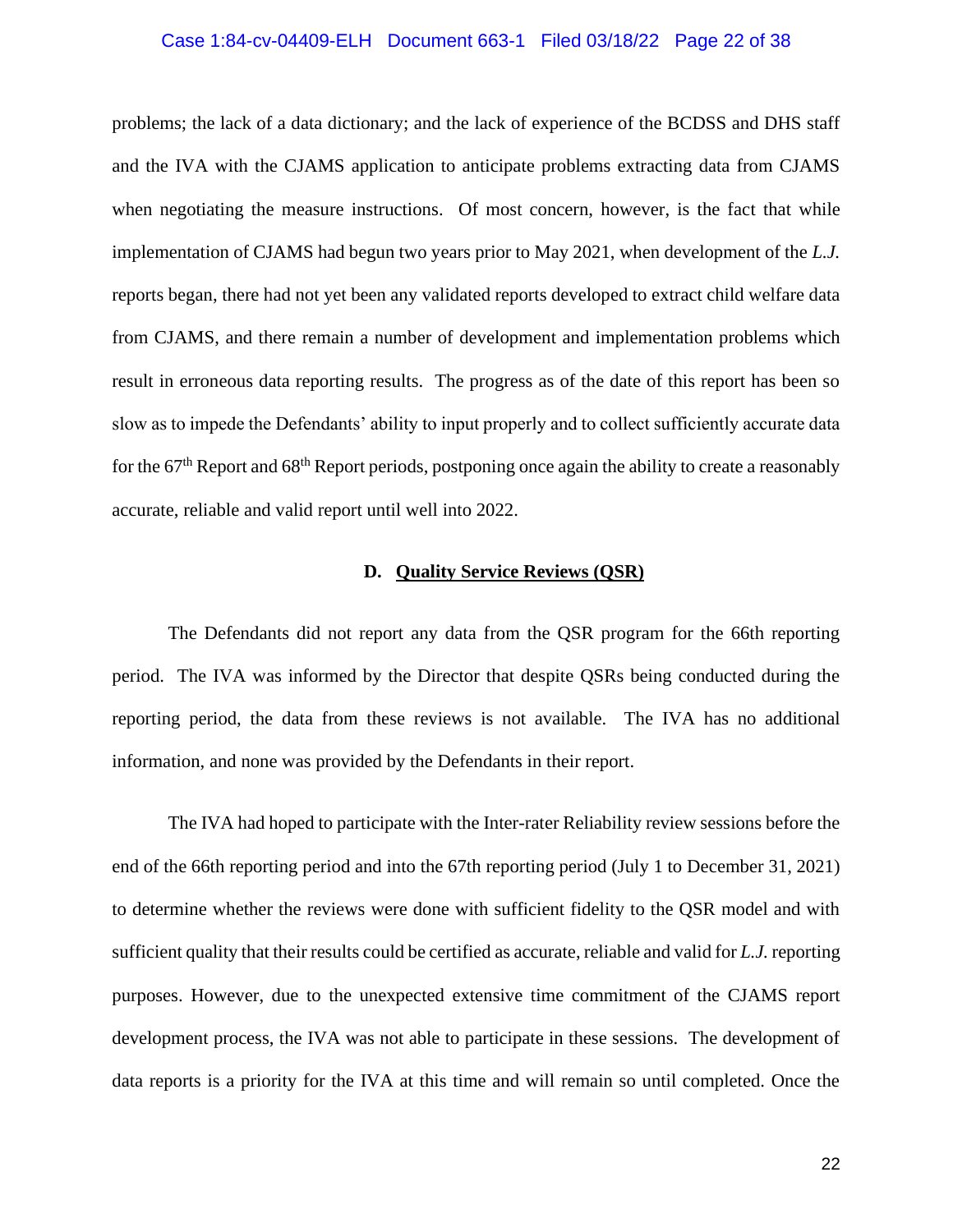## Case 1:84-cv-04409-ELH Document 663-1 Filed 03/18/22 Page 23 of 38

CJAMS reports have been completed and validated, the IVA will be able to shift focus to QSR validation.

 The QSR Program Manager worked closely with the IVA and with other BCDSS management staff to develop the measure instructions for the *L.J.* measures utilizing QSR as the data source. The necessary changes were made to the QSR reporting document to reflect the changes in the measure instructions and implemented as of July 1, 2021.

The IVA has been in discussion with Director Stocksdale and her staff regarding expansion of the QSR program to reviews of the Family Preservation Program. These discussions are ongoing, and several issues including the protocol, review, staffing and number of cases to be reviewed still need to be agreed upon. It is anticipated that QSR of the Family Preservation Program to test the QSR tools and process will begin in the spring of 2022.

## **VI. CERTIFICATION DECISIONS**

Part Two of the Modified Consent Decree contains five sub-sections:

- I. Preservation and Planning
- II. Out of Home Placement
- III. Health Care
- IV. Education
- V. Workforce

Each of these five sub-sections contains Outcomes with Definitions, Internal Success Measures (ISMs), Exit Standards and Additional Commitments. The IVA is responsible for review of Defendants' assertions of compliance and may certify compliance only after determining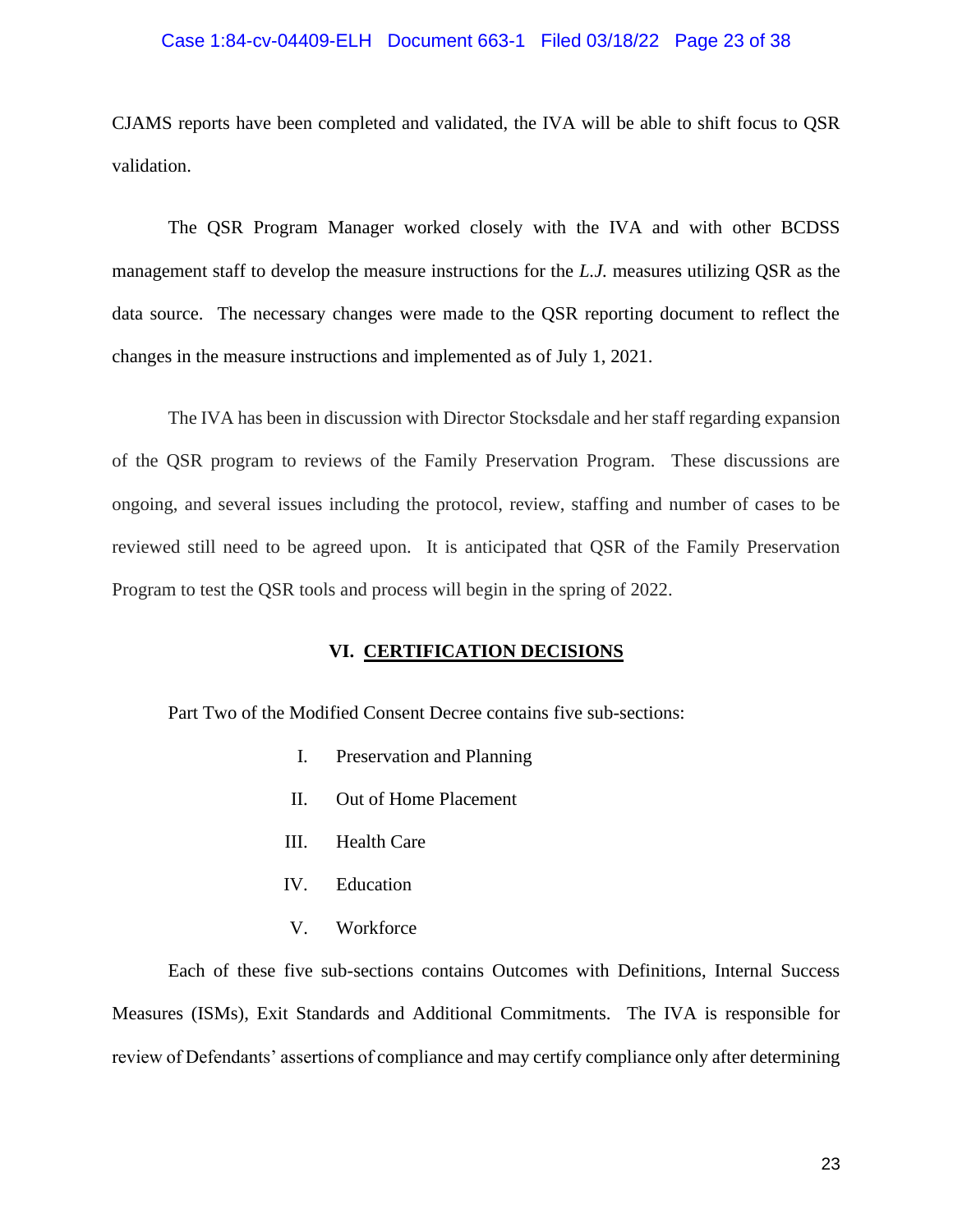that the data reported and the measures and methods used to report that data are accurate, valid and reliable. (MCD,  $p. 4$ ).<sup>1</sup>

# **A. Exit Standards and Internal Success Measures**

For the 66<sup>th</sup> Report, of the 126 measures, Defendants provide data for 40 of the measures and part a only of two additional measures. As stated previously, the Defendants do not report on all measures due to problems with data collection and poor data quality. In the  $65<sup>th</sup>$  report, Defendants stated,

The Agency acknowledges that the ongoing methodology and data quality issues, as indicated by prior IVA and Agency reports, present limitations on the accuracy, reliability, and validity of some of the data for the current and past reporting periods. In close collaboration with the IVA, the Agency is committed to, and actively involved in, addressing these issues. The Agency will implement all the new measurement instructions on July 1, 2021.

 $(65<sup>th</sup>$  Rep., pp. 54-55). The IVA believes that it is detrimental to have inaccurate and unreliable data provided to the Court and the public and, generally, agrees with the decision to omit reporting on the majority of the measures.

However, the Plaintiffs expressed significant concerns about the lack of data and compliance reporting in the 65<sup>th</sup> Report. The IVA provided to the parties a list of data sources

<sup>&</sup>lt;sup>1</sup> In past reports, detailed descriptions of MCD substantive requirements, measures and measures instructions, and compliance with Exit Standards and Internal Success Measures were provided. For the purposes of this report, so little has changed in terms of data quality and compliance with the MCD measures that there is minimal new information to provide. Rather than including in this certification report a detailed discussion of the measures that provides little to no new information, the reader is directed to prior comprehensive reports such as the IVA Responses to Defendants'  $58<sup>th</sup>$  (filed February 28, 2019),  $60<sup>th</sup>$  (filed June 25, 2019), and  $62<sup>nd</sup>$  (filed March 12, 2020) Reports.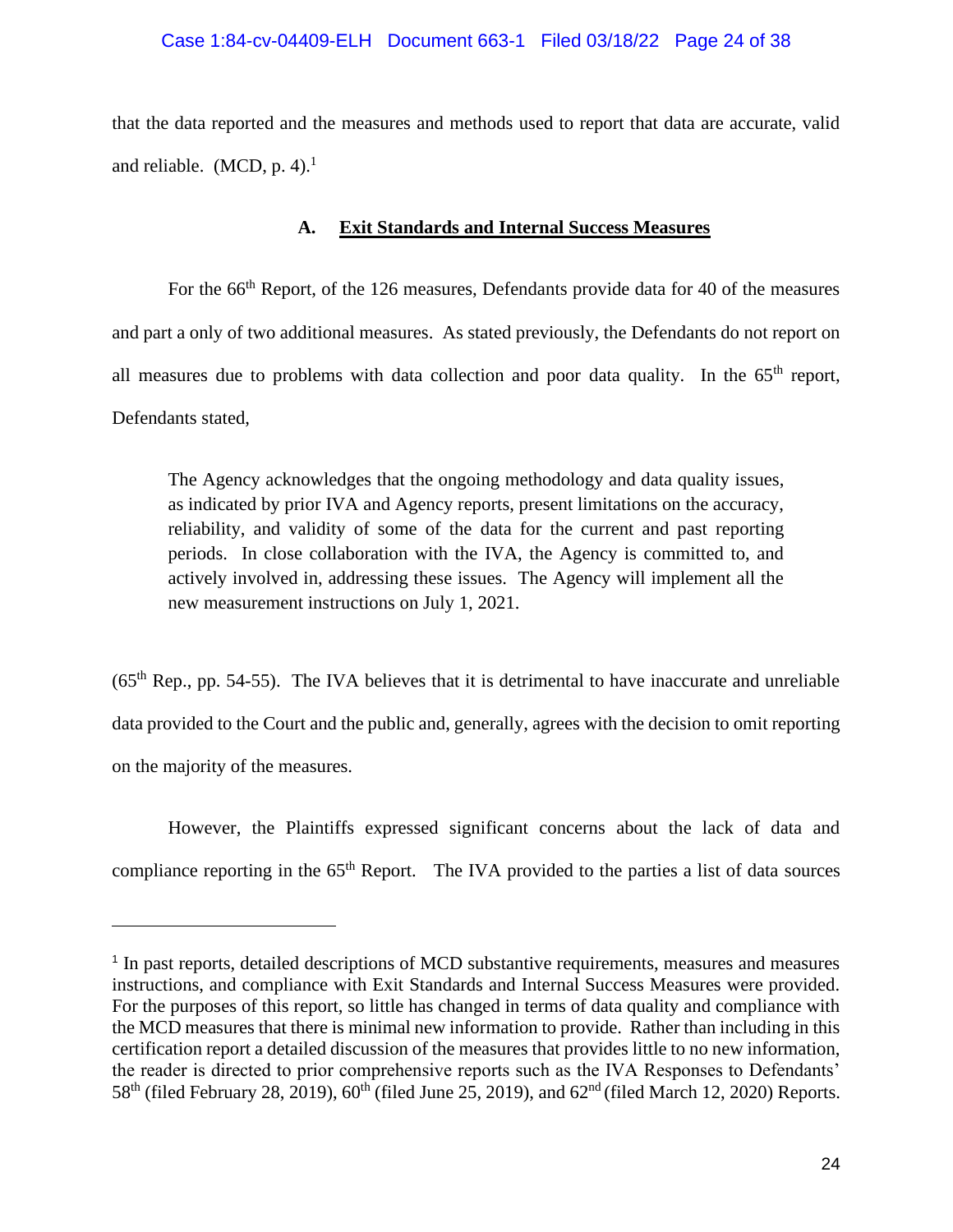#### Case 1:84-cv-04409-ELH Document 663-1 Filed 03/18/22 Page 25 of 38

that the IVA believed could be reported accurately to the Plaintiffs. (Attachment 4, IVA Memo to Parties re Data Access for Defendants' 65<sup>th</sup> Report). These are a few of the small number of measures that did not rely on CJAMS, QSR or other sources that the IVA currently is unable to certify as accurate, valid and reliable. For the 66<sup>th</sup> Report, Defendants agreed to report on the limited number of measures for which they had data available or for which they could identify a source other than CJAMS for data collection. It is the hope of the IVA that accurate, reliable and valid data will be available for as many measures as possible in the 67th reporting period (July 1, 2021 - December 31, 2021) and for all of the measures no later than the 68th reporting period (January 1, 2022 - June 30, 2022). However, because there are a number of problems with the CJAMS application itself, and the projected dates for the application fixes are well into 2022, it is more likely that certification of reliability and accuracy will be delayed until at least the  $69<sup>th</sup>$ reporting period (July – December 2022).

## **1. Data Quality**

In the 66<sup>th</sup> Report, the Defendants provided data for the following measures, both Internal Success Measures (ISM) and Exit Standards: 1, 3a, 5, 6, 10, 18, 28, 38, 45-52, 67, 68, 72a, 73- 76, 79, 80, 82, 89, 91, 92, 93, 100, 113, 116-119, 121-126. The Defendants have requested certification of measures: 28 and 121. Certification decisions are discussed later in this section.

The IVA continues to be concerned about reporting of data that is not accurate, reliable and valid to both this court and for public posting. Even this limited data reporting raises serious concerns which will be discussed briefly below.

1. Source of data is incorrect in the table provided by Defendants. For example, for ISM113/ES116 the Defendants indicate the data source as "CJAMS" and report a compliance level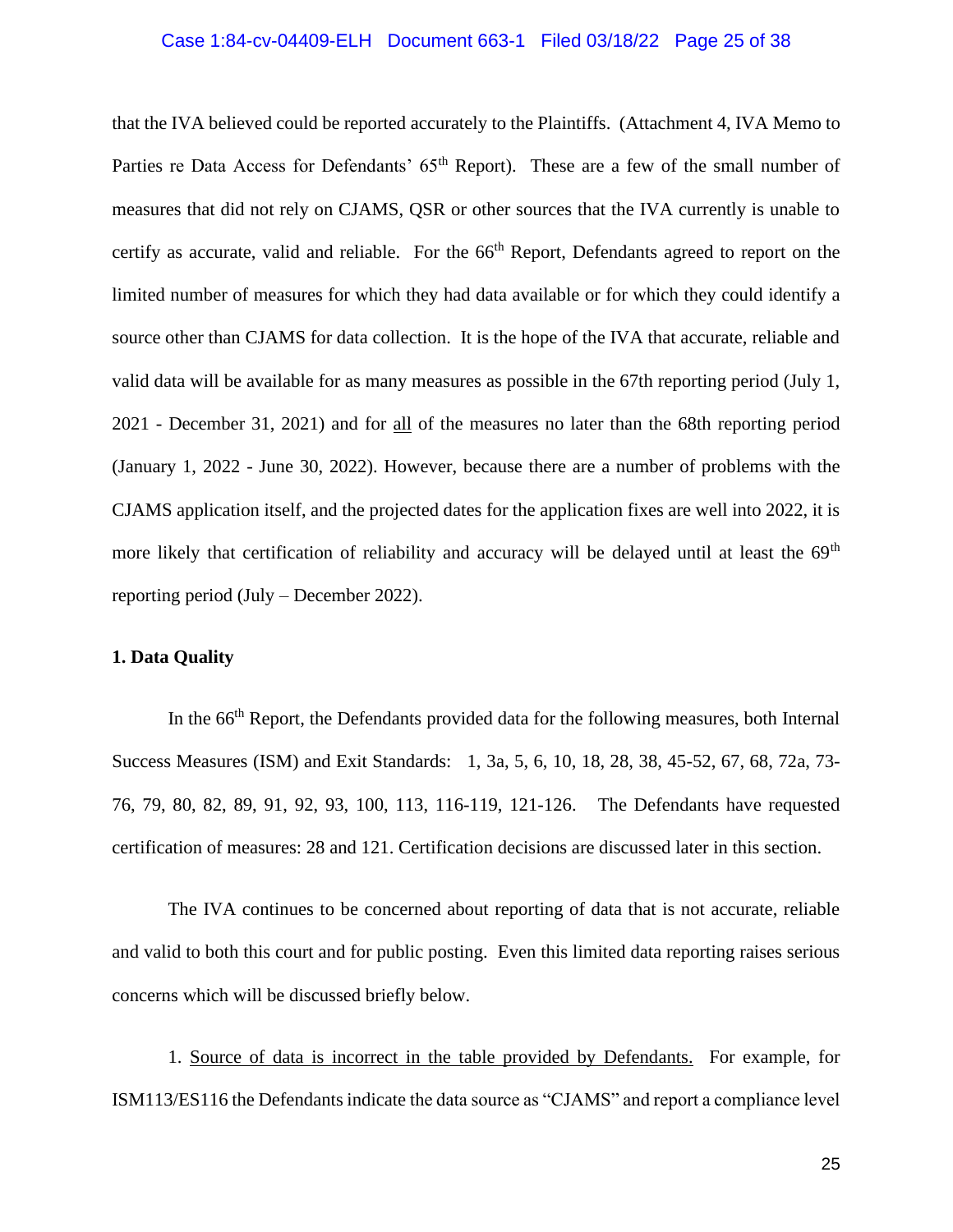#### Case 1:84-cv-04409-ELH Document 663-1 Filed 03/18/22 Page 26 of 38

of 86% (Def. 66th Rep., p. 66). However, this information was not available from CJAMS for the 66th reporting period but instead came, apparently, from the Personnel System of Record. Exit Standard 15 is reported as being divided into two parts – 15a and 15b. In fact, the measure instructions agreed upon in April, 2021, made ES15 one part composed only of data from the QSR. The source of information for Exit Standard 48 is indicated to be "Quality Assurance Review"; the correct source of information is CJAMS.

2. Some reported compliance levels are alarmingly low - below 15%. While Defendants acknowledge issues with the accuracy, reliability and validity of their data due to lack of documentation in CJAMS, the IVA continues to be concerned about data that shows compliance levels to be alarmingly low. These measures include:

Measure 3a (90 percent of children and families in family preservation had a case plan): 2.48%

Measure 6 (percent of children who had a comprehensive assessment within 60 days of placement): 11.57%

Measure 18 (percent of all new entrants for whom a family involvement meeting was held within 72 hours of placement): 0.34%

If these compliance levels are indeed due to lack of documentation or proper documentation in the system of record, we expect to see significant improvement during the next reporting period.

3. Incorrect reporting of Exit Standards and their aligned ISMs. An example of this type of reporting error occurs in reporting compliance levels for measures 45 (ISM) and 48 (ES). Both require reporting "the percent of kinship care providers who received written notification of the right to apply for foster home licensing within days of placement." The only difference between these measures is the 90% compliance threshold required for ES 48. Yet, Defendants report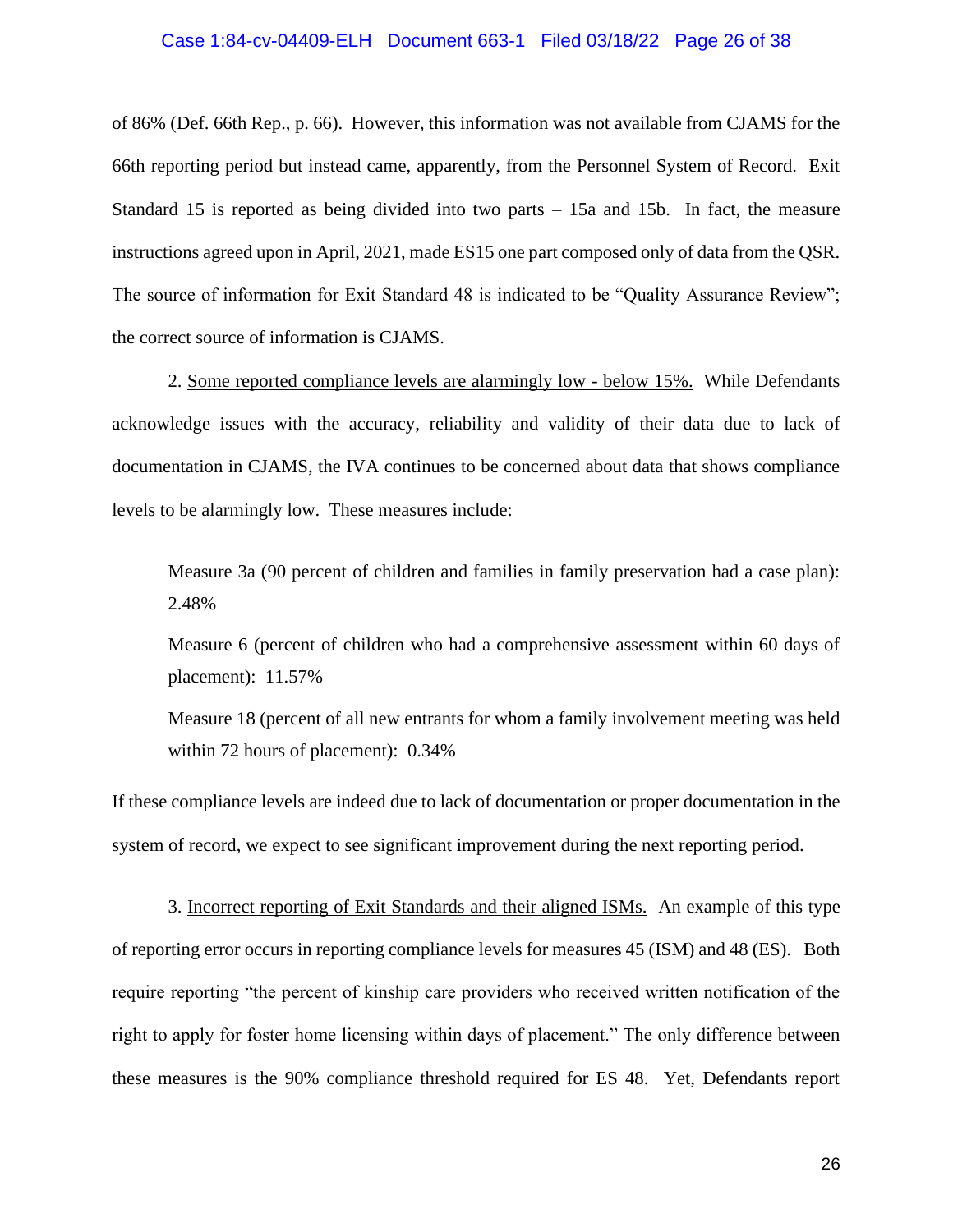#### Case 1:84-cv-04409-ELH Document 663-1 Filed 03/18/22 Page 27 of 38

45.10% for measure 45 and 56.10% for measure 48 (Defs' 66th Rpt, p. 53). Similarly, the Defendants report measures 71a (ISM) and 72a (ES) differently (Defs' 66th Rpt, p. 58). These measures report documented monthly visits by caseworkers in the child's placement. The measure instruction requires compliance for each of the six months of the reporting period. Measure 71a is reported correctly as six separate monthly compliance levels for each month of the reporting period. Measure 72a is reported as an average of the monthly compliance levels reported in Measure 71a. This is incorrect, and 72a should be reported as individual months, not an average.

4. Measures that are simply inexplicably low. Some of the measures reported by Defendants do not rely on CJAMS for reporting during this period and, therefore, their low compliance rates cannot be explained by workers being unfamiliar with where to document their activities in the system. Examples of these measures are:

Measure 48 (90 percent of kinship care providers who received written notification of the right to apply for foster home licensing within ten days of placement): 56.10%

Measures 119/122 (percent of caseworkers and supervisors who had at least twenty hours of training annual): 40.61%

Measures 123/125 (percent of cases transferred with required documentation within five working days): 43.7%

Measures 124/126 (percent of transferred cases in which a case conference was held within ten days of the transfer): 28.8%

## **2. MCD, Part Two, Section I, Preservation and Permanency Planning**

The Preservation and Permanency Planning section of the MCD includes five Outcomes containing a total of seven Exit Standards. Defendants do not claim compliance with any of the seven Exit Standards in this section. They have requested certification of ISM 28.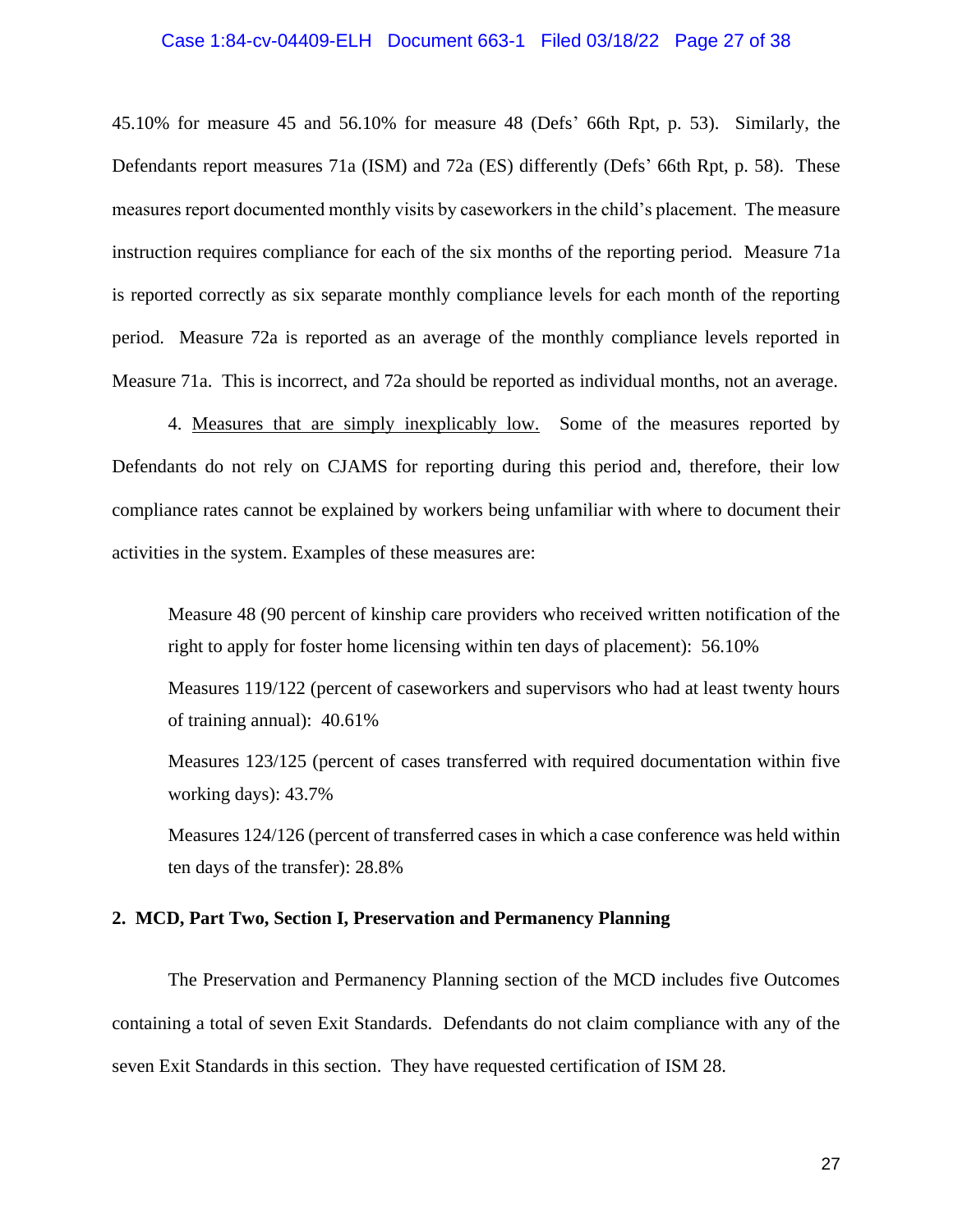#### Case 1:84-cv-04409-ELH Document 663-1 Filed 03/18/22 Page 28 of 38

**Internal Success Measure 28:** *Number of youth, ages eighteen to twenty-one, who exited OHP through rescission.* 

The measure instructions for newly revised Internal Success Measures 28 accurately reflect the requirements of the MCD. (Attachment 5, Measure Instruction ISM 28).

Data Reported: 1 youth

IVA Response: One youth is reported to have exited care through rescission. At the time of rescission, this youth was 19 years old. The request for rescission was made by the youth's attorney and granted by the court over the objection of BCDSS. Jurisdiction remained open in the case. Subsequently, the youth requested to re-enter care and was recommitted to BCDSS in July 2021.

The IVA has reviewed the data and confirms the data as reported by Defendants for the 66th reporting period. This data was confirmed by reviewing the SSA Caseworker Verification Report and confirmed by individual case review in the Quest court system.

# **3. MCD, Part Two, Section II, Out-of-Home Placement**

The OHP section of the MCD includes twelve Outcomes containing a total of fourteen Exit Standards. While Defendants are not seeking certification for any of these measures, the IVA is including a brief review of Measure 38.

**Internal Success Measure 38:** *Number of emergency foster homes on retainer and the number of beds available in each home.* 

Data reported: 0 beds.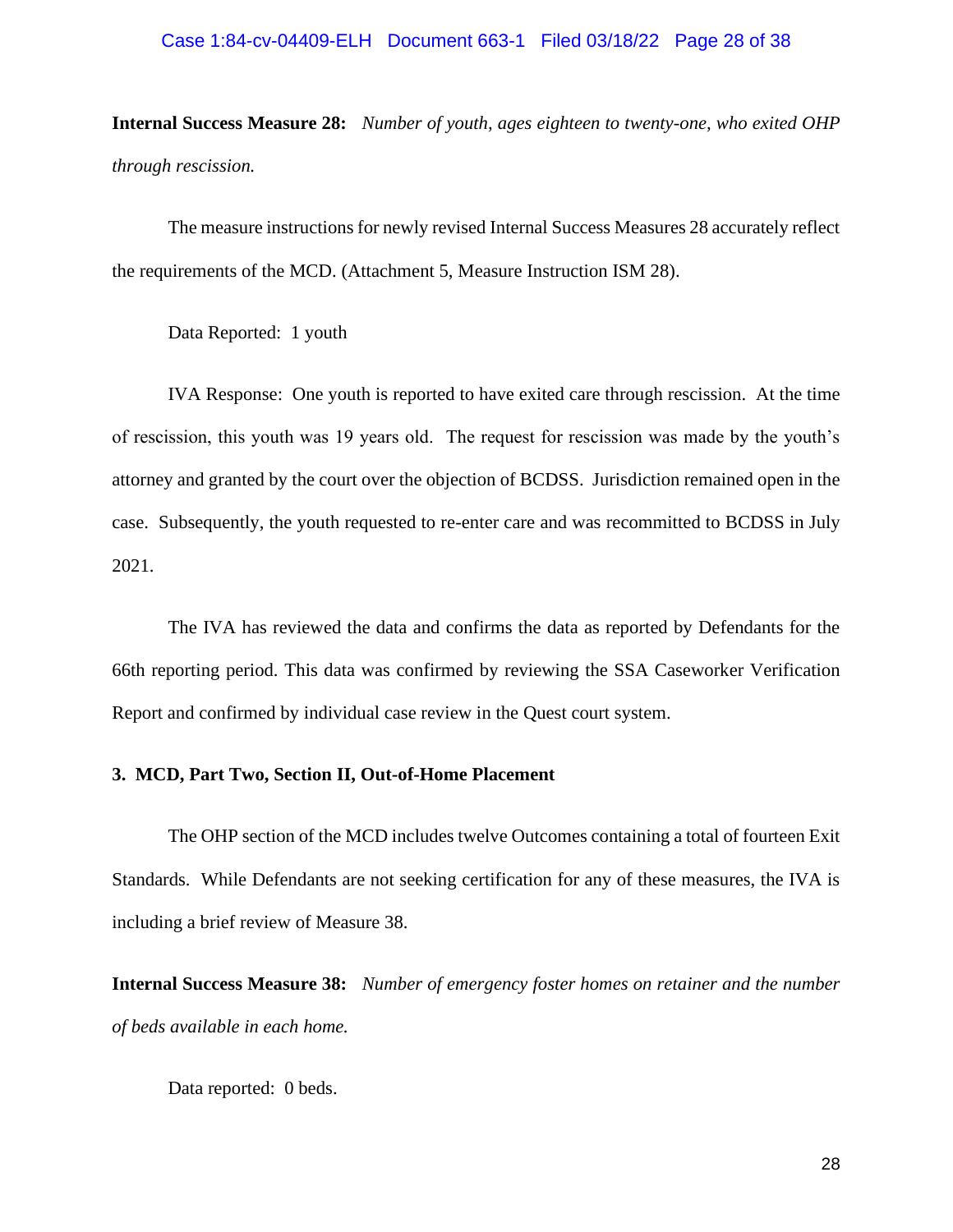## Case 1:84-cv-04409-ELH Document 663-1 Filed 03/18/22 Page 29 of 38

Defendants have declined to keep foster homes on retainer for this purpose. However, it is clear from continued hospital overstays and use of office buildings and hotels as unlicensed placements, as well as frequent placement changes for too many children, that the challenges of identifying placements for children, particularly those in crisis and those with high intensity behavioral health needs, continues.

## **4. MCD, Part Two, Section III, Health Care**

The Health Care section of the MCD includes five Outcomes containing seven Exit Standards. Defendants do not claim compliance with any of those Exit Standards.

#### **5. MCD, Part Two, Section IV, Education**

The Education section of the MCD includes three Outcomes containing six Exit Standards. Defendants do not claim compliance with any of those Exit Standards.

## **6. MCD, Part Two, Section V, Workforce**

The Workforce section of the MCD includes three Outcomes containing six Exit Standards. Defendants claim compliance with one of those Exit Standards - Measure 121. Defendants also report data for two related internal success measures – 117 and 118.

**Exit Standard 121:** *95 percent of caseworkers met the qualifications for their position title under Maryland State Law*.

Reported compliance level: 100%.

IVA certification: Yes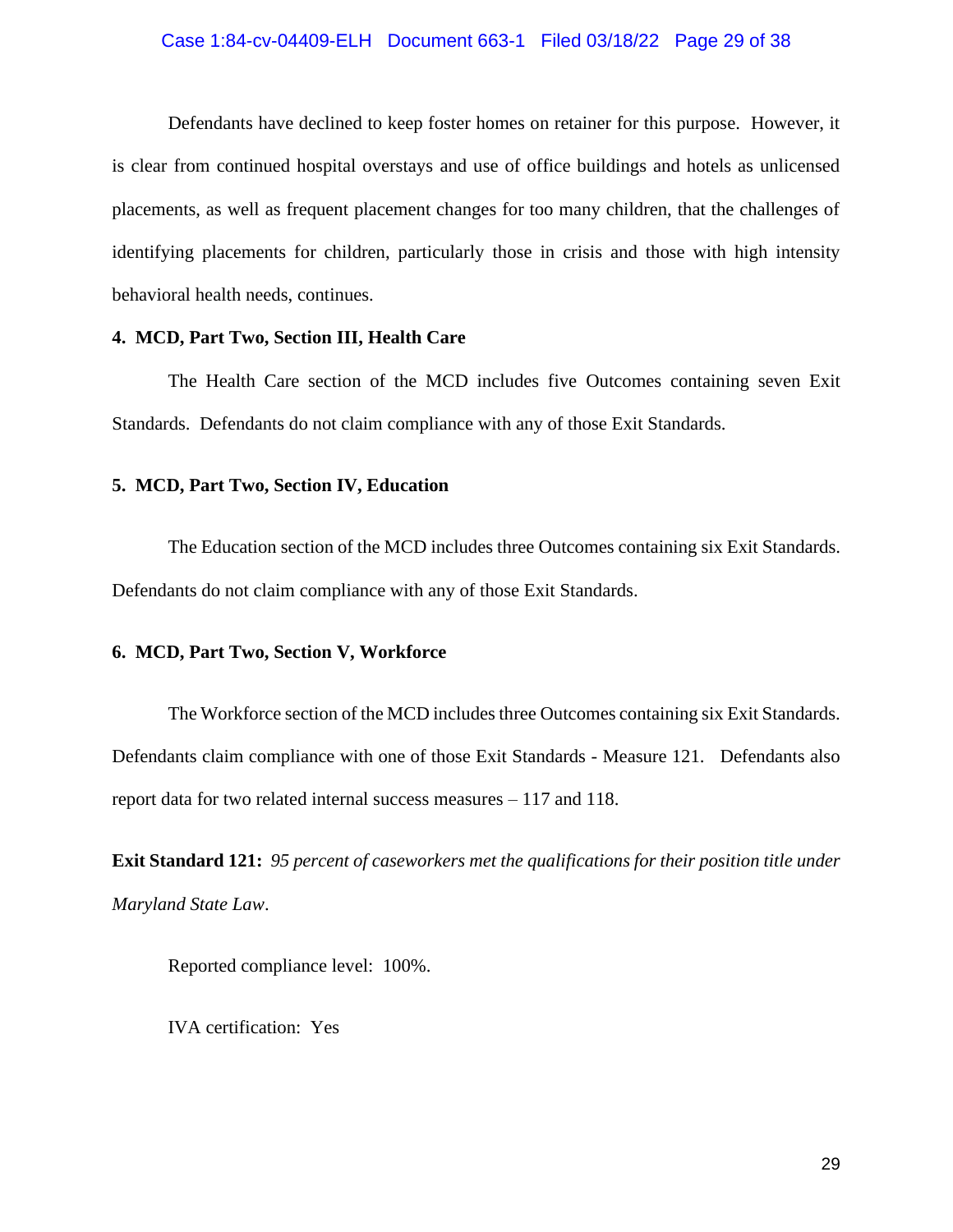#### Case 1:84-cv-04409-ELH Document 663-1 Filed 03/18/22 Page 30 of 38

 The measure instruction for newly revised Exit Standard 121 accurately reflects the requirements of the MCD. (Attachment 5, Measure Instruction, Exit Standard 121). It follows the language of Maryland Human Services Article §4–301 which requires, with one exception, that Defendants hire as caseworkers only human services professionals who are licensed by the state in areas such as social work and psychology. Unlicensed individuals may be hired only if they meet the following criteria: (1) have a bachelor's degree in an "appropriate behavioral science"; (2) complete mandatory pre-service training; and (3) are supervised by licensed social workers. All new caseworkers must pass a competency test after the pre-service training and prior to being granted permanent employment and assigned cases. Measure 121 requires reporting on newly hired caseworkers during the reporting period in which they are first assigned a case.

From the data provided, it appears that 22 caseworkers were first assigned a case between January 1 - June 30, 2021. For all of those caseworkers, Defendants provided documentation of either an MSW in social work or related field or a bachelor's degree in an "appropriate behavioral science," and (2) proof of completion of the mandatory pre-service training and passage of the competency examination prior to assignment of a first case. For those new caseworkers without a social work license, they also provided documentation of their supervisors' social work license. The IVA finds that the procedures used by Defendants to collect this information and the data provided are reliable, valid and accurate. For that reason, the IVA certifies Defendants' compliance with Exit Standard 121 for the 66<sup>th</sup> Report period.

**Internal Success Measure 117:** *Percent of caseworkers who qualified for the title under Maryland State Law.*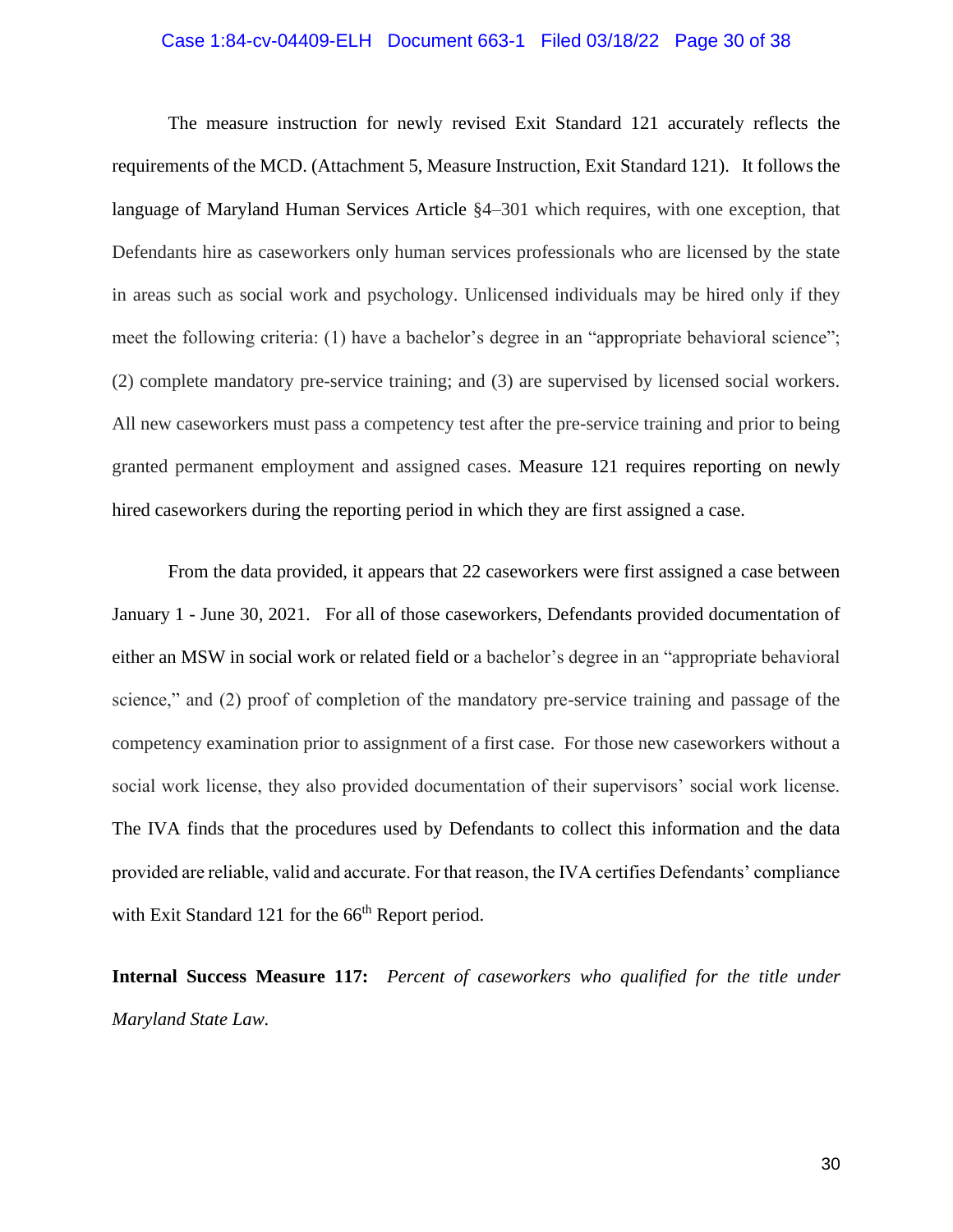#### Case 1:84-cv-04409-ELH Document 663-1 Filed 03/18/22 Page 31 of 38

**Internal Success Measure 118:** *Percent of case-carrying workers who passed their competency exams prior to being assigned a case.*

The measure instructions for newly revised Internal Success Measures 117 and 118 accurately reflect the requirements of the MCD. (Attachment 5 Measure Instructions ISM 117 and ISM 118). The MCD does not require a specific level of compliance with the Internal Success Measures. However, the IVA does examine the claimed levels of compliance to determine if they are accurate, reliable and valid. The IVA finds that Defendants' claimed compliance level of 100% with Internal Success Measures 117 and 118 meet those criteria.

Internal Success Measure 117 has the identical requirements to Exit Standard 121. Therefore, the reasoning and findings made above for Exit Standard 121 are the same for Internal Success Measure 117. The 100% compliance level reported for Measure 117 is certified as accurate, reliable and valid.

Internal Success Measure 118 is a subset of the requirements of Exit Standard 121. Its requirements are limited to ensuring the passage of competency exams prior to caseworkers being assigned their first cases. As stated above, Defendants have provided reasonable documentation of the dates of passage of the competency exam for all of the new caseworkers to whom cases were assigned during the 66<sup>th</sup> Report period. Therefore, the 100% compliance level reported for Measure 118 is certified as accurate, reliable and valid.

# **B. Additional Commitments**

 Four of the five sub-sections of the MCD also have Additional Commitments included. These twenty-two Additional Commitments are included in the MCD to cover issues of importance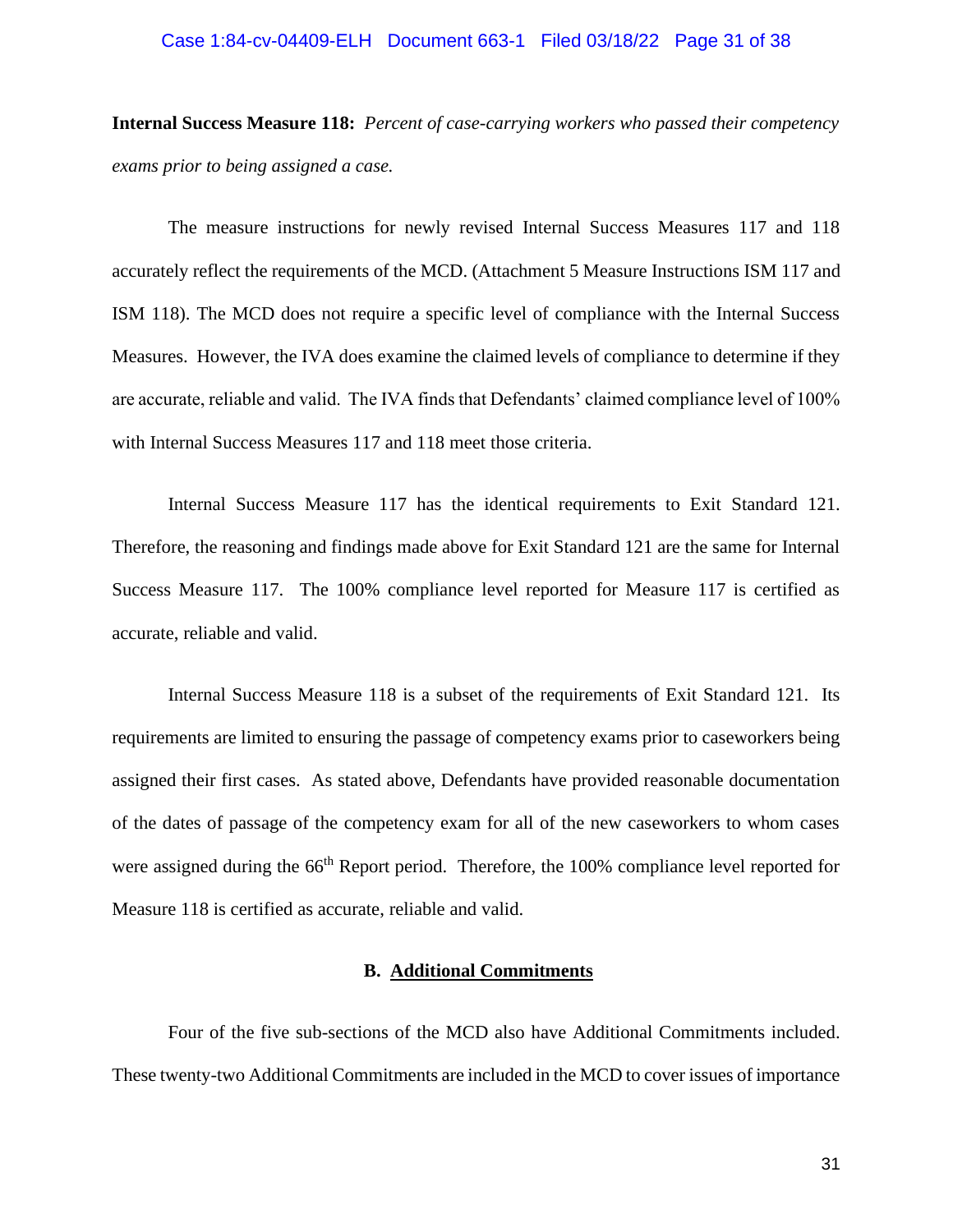#### Case 1:84-cv-04409-ELH Document 663-1 Filed 03/18/22 Page 32 of 38

to the welfare of the children served by BCDSS which do not fit neatly into the ISMs/Exit Standards measures format. Defendants are required to report on compliance with the Additional Commitments in each six-month compliance report. Starting with their 63rd report, Defendants have provided some limited documentation which purported to support their assertions of compliance with the Additional Commitments. In the Certification Reports, the IVA reviewed each of the Additional Commitments for compliance and provided detailed feedback to the Defendants. In several instances, the IVA provided specific information as to what was missing for compliance determinations in hopes that Defendants would produce the needed documentation in future reports.

In their 66<sup>th</sup> Report, Defendants again report compliance or partial compliance with most of the Additional Commitments but still did not provide the documentation needed to support most claims of compliance. The IVA is able to certify five of the twenty-two Additional Commitments. They are as follows:

Preservation and Permanency, E. 7. - Guardianship Subsidies Out-of-Home Placement, E. 5. - Semi-Independent Living Arrangement Rate Out-of-Home Placement, E. 8. - Funding for Child Care to Caregivers Health Care, E. 1. – BCDSS Health Care Initiative Health Care, E. 2. – BCDSS Health Care Advisory Council

Much of the rationale for the certification decisions remains the same for the 66<sup>th</sup> reporting period as it did for the 65<sup>th</sup> Report. Rather than repeating it in the body of this report, a review of the Additional Commitments and the reasons for certification decisions are included as Appendix 1 to this report.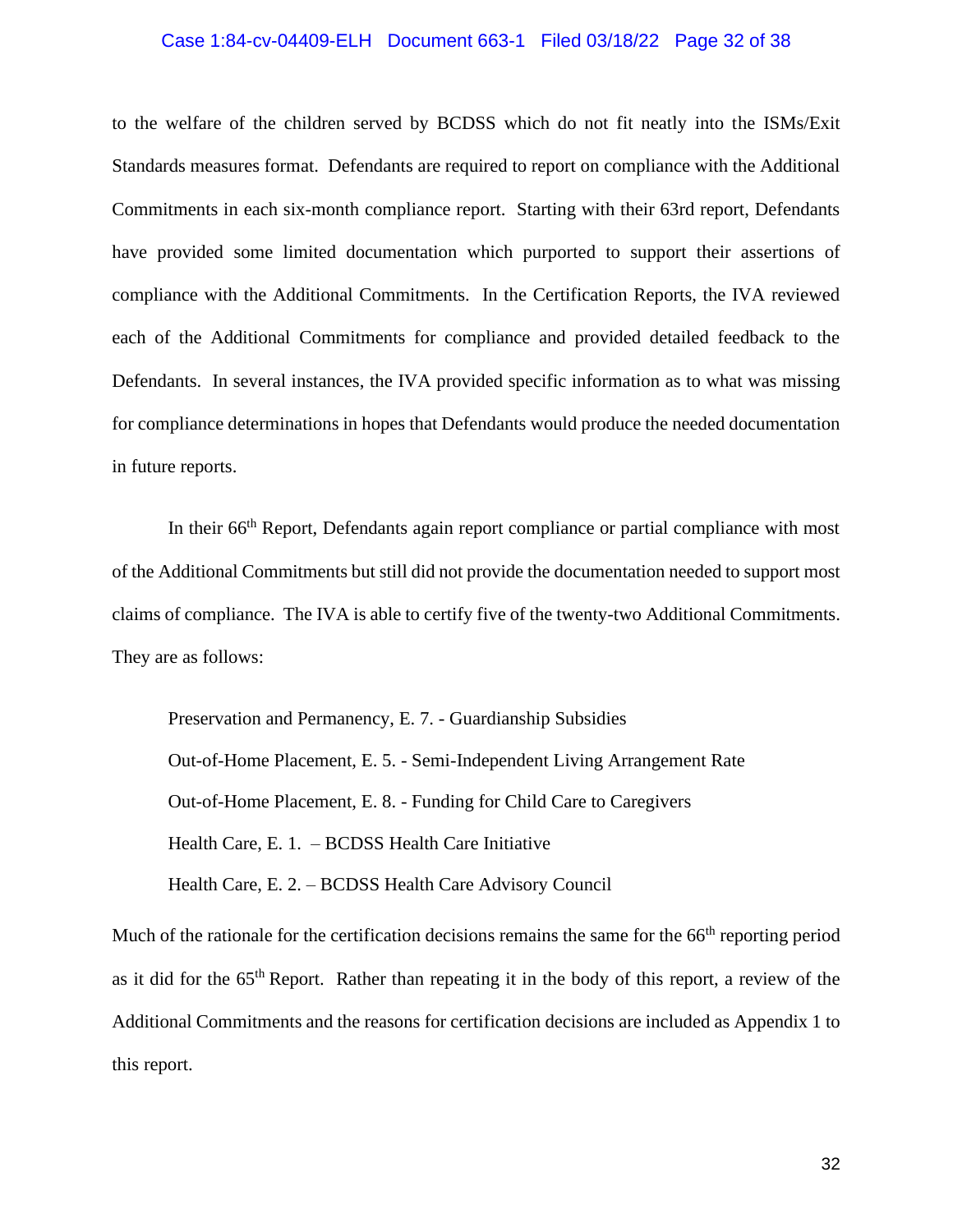#### **C. Other Reporting Requirements**

Both the first and second parts of the MCD contain a number of other reporting requirements. (See IVA Resp. to 64<sup>th</sup> Rep., Att. 1, *L.J.* MCD Notification and Reporting Requirements (IVA, 7.12.19)). Defendants have reported on five of these other reporting requirements in the 66<sup>th</sup> Report.

## **1. MCD Part One, Section II. Verification Activities and Information Sharing**

*F. The Plaintiffs shall have access to the following: … 4. Within one working day, Plaintiffs' counsel shall be notified of the serious injury or death of any class member and shall be provided timely the incident report, any reports of the investigative outcomes, and access to the child's case file.*

 Defendants state: "BCDSS continues to notify the Plaintiffs' counsel of the death of any class member as required by this provision of the MCD. The Agency strives to ensure timely submission of required incident and fatality reports." (Defendants' 66th Report, p. 21).

 Since May 2021, Defendants have provided 12 initial fatality reports within no more than three days of the deaths. Five final fatality reports were received within two weeks of the reports' completion dates. According to BCDSS, final fatality reports were not done in three cases where there were clear medical causes of the deaths and no indication of abuse or neglect, and one report was delayed and is still pending. The other three final reports, dated October 29, 2021, December 6, 2021, and December 10, 2021, were not provided to the IVA or Plaintiffs' counsel until a followup request was made on February 28, 2022. The IVA also remains concerned about the paucity of information and recommendations provided in some of the final fatality reports where the reports appear to be solely a summary of the neglect and abuse investigation disposition.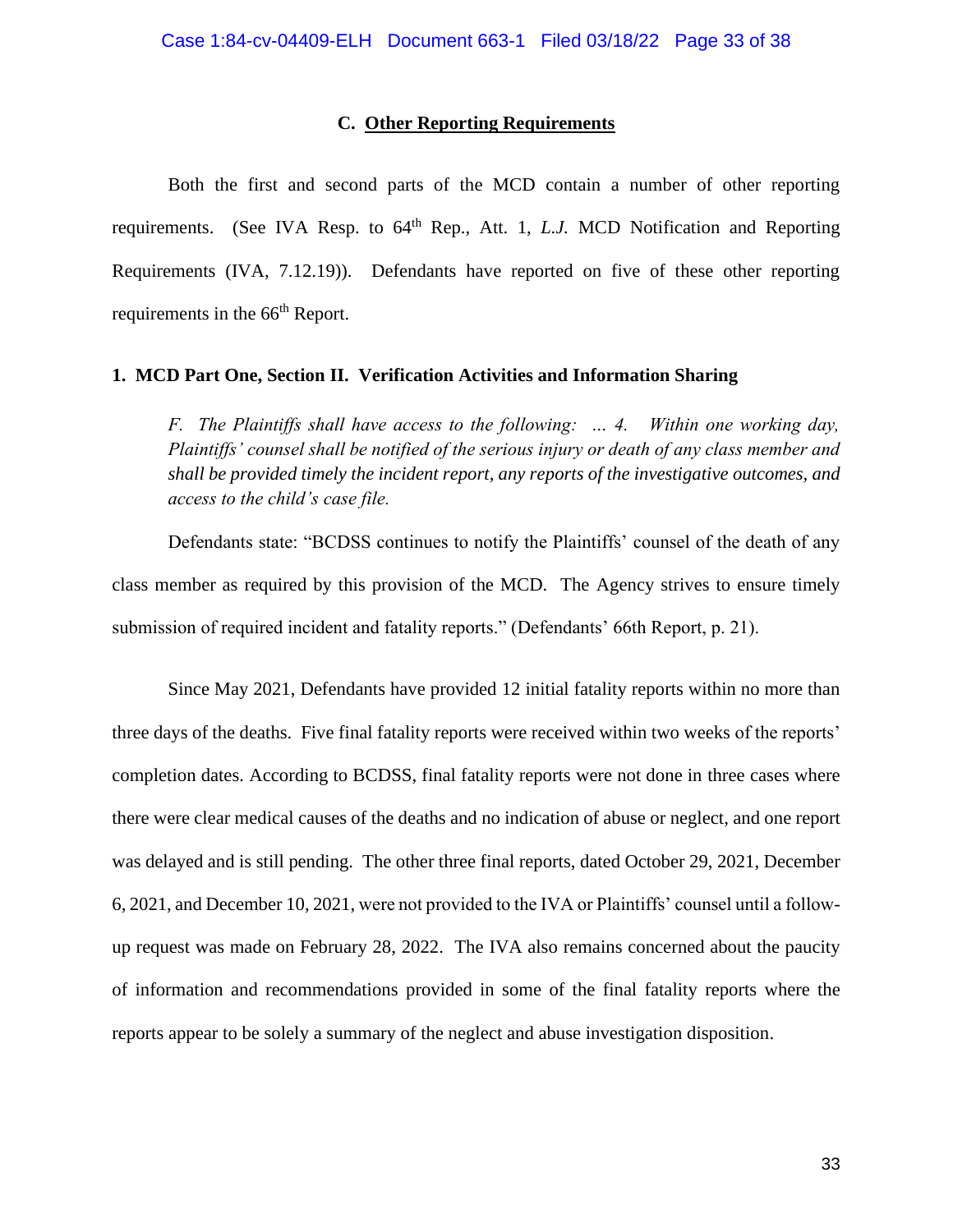Of the incident reports received by the IVA, they generally were provided soon after the events occurred, although not always within one working day. One exception was around the winter holidays, when a number of reports of COVID infection were provided late. In addition, there were few follow-up reports provided to critical incident reports over the past six months.

# **2. MCD Part One, Section II. Verification Activities and Information Sharing**

*F. The Plaintiffs shall have access to the following: … 5. Defendants shall promptly provide to the Independent Verification Agent and to Plaintiffs' counsel all publicly available reports that Defendants receive indicating that they are not in compliance with a requirement of this Decree.* 

The Defendants state: "There are no such reports known to Defendants at this time." (Defendants'  $66<sup>th</sup>$  Report, p. 21).

 The IVA received no such reports during the reporting period. The IVA is not aware of any such reports received by Defendants but not provided to the IVA as required.

# **3. MCD Part One, Section III, Communication and Problem-Solving**

*E. By December 31, 2009, Defendants, after consultation with the Internal Verification Agent, Plaintiffs' counsel and stakeholders, shall establish a standardized process for resolving issues related to individual class members. … Records shall be kept of the issues*  raised and their resolutions, and summary reports shall be provided to the Internal *Verification Agent and Plaintiffs' counsel every six months.*

Defendants offer conflicting statements regarding compliance with this reporting requirement. First, Defendants state: "The Agency believes that [it is in] compliance with this commitment." However, at the end of the same paragraph, Defendants state: "The Program Manager for Court Processes and the IVA will continue to discuss how to improve this process to achieve certification." (Defendants' 66<sup>th</sup> Report, p. 22).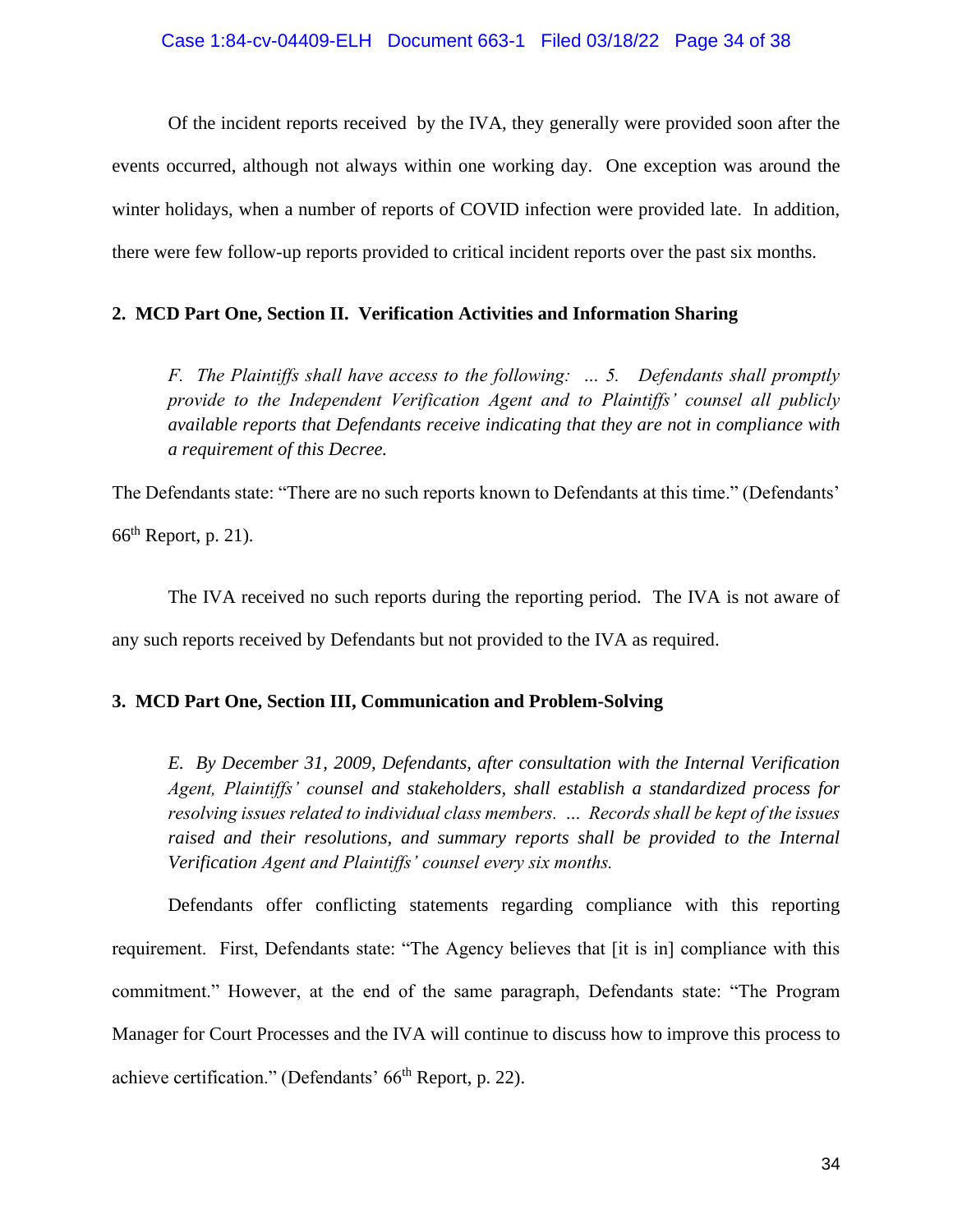## Case 1:84-cv-04409-ELH Document 663-1 Filed 03/18/22 Page 35 of 38

Defendants provided to the IVA a summary of the complaints received during the 66th reporting period. (Attachment 6, Complaint Process Summary for L.J. 66<sup>th</sup> Compliance Report, received January 12, 2022). Rather than providing details of individual cases, the summary describes three types of cases which made up the 47 complaints received during the reporting period - payment issues, COVID and visitation issues, and communication issues. The summary provides helpful information about steps taken by BCDSS management to respond timelier to issues raised and to try to mitigate the problems in the future. These are important, commendable steps toward utilizing the complaint process to contribute to system improvement.

There remain some matters to be addressed towards full compliance with this requirement:

1. The summary does not speak to questions about whether the process as presented to Plaintiffs' counsel and the IVA and described in the brochure created for public dissemination was followed. For example, were complaints acknowledged in writing within three business days? If the complaint took more than 30 days to resolve, was a letter sent to the complainant to advise them about when the issue would be resolved? After the review/investigation of the reported issue was completed, was a letter sent to the complainant by the Director with the outcome?

2. While the report includes the three broad categories of complaints, it does not provide any information about the substance of the complaint resolutions. For example, were all of the financial complaints verified as true? If so, how long did it take to get the tardy payments to the caregivers? Were there any further delays in payments to those caregivers?

3. The parties had agreed that the IVA would be granted access to the tracking system to obtain ongoing real-time status updates of all reported issues. However, it appears that the tracking system was not utilized at all during the reporting period, and the IVA was unable to get a list of

35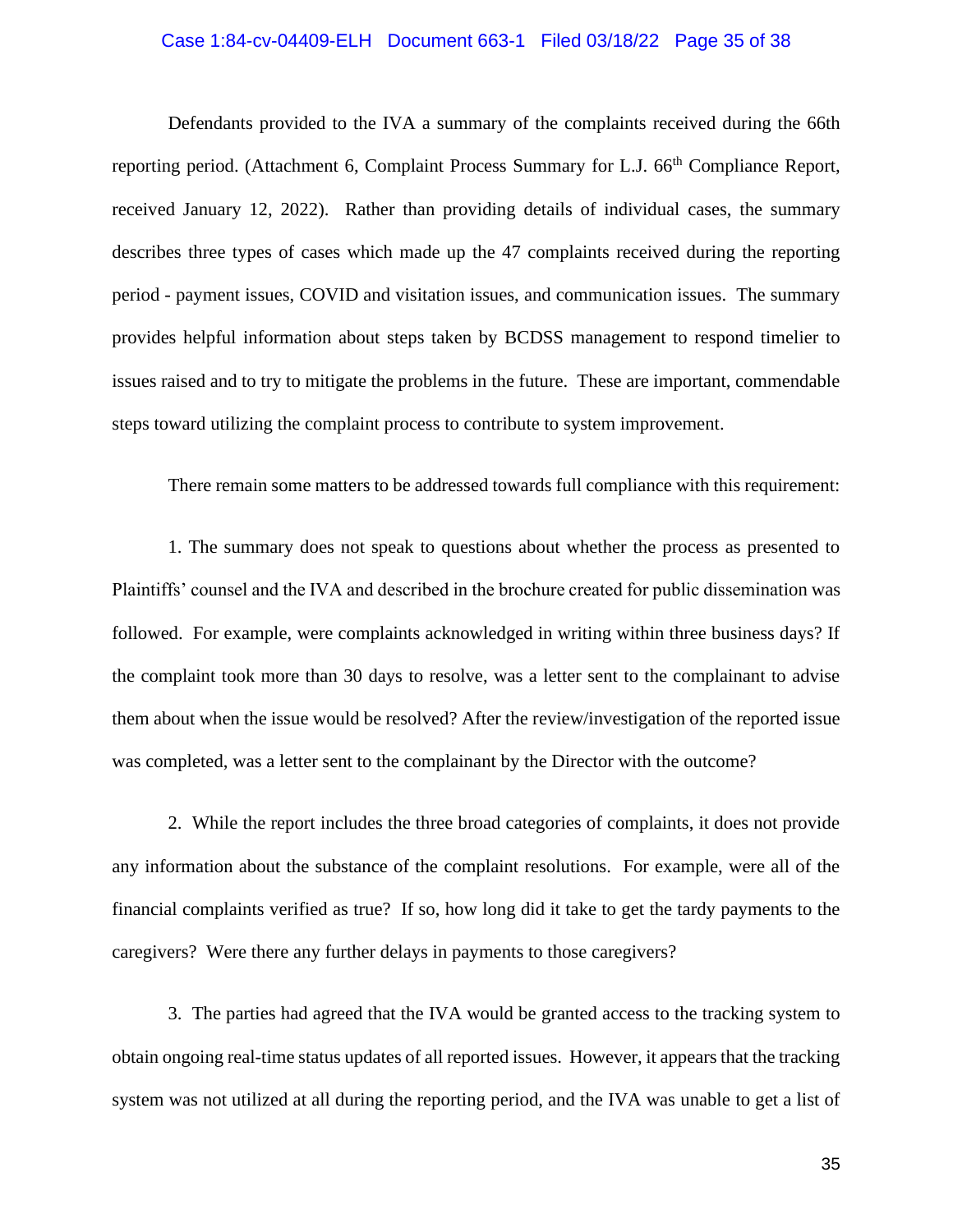# Case 1:84-cv-04409-ELH Document 663-1 Filed 03/18/22 Page 36 of 38

complaints, much less their real-time status updates. Due to the failure to keep the tracking system updated, the IVA has not had the opportunity to verify the outcome of the submitted complaints nor how long it took to resolve complaints. The IVA requests that real-time tracking of complaints, with access to the IVA, be resumed.

#### **4. MCD Part Two, Section II. Out of Home Placement, Section D 1. a. (4)**

*Plaintiffs' counsel will be notified within ten working days of any child being placed on a waiting list or in temporary placement.*

Defendants state: "BCDSS implemented a comprehensive overstay and waitlist that is sent every week to DHS, Plaintiffs' counsel, and the IVA." (Defendants' 66<sup>th</sup> Report, p. 37). For the first half of the reporting period, Defendants sent a weekly overstay list. They began adding children on waiting lists to that report in March 2021. Because waiting list information was not sent for the full reporting period, the Defendants were not in compliance with this reporting requirement. For the next reporting period, the IVA will need to explore ways to verify the information provided and to verify that these lists include all children awaiting placements.

## **5. MCD Part Two, Section II. Out of Home Placement, Section D. 9. a. (1) (b)**

*… Within five business days of receipt of a [maltreatment in care] report, BCDSS shall notify the attorney for the child, the child's parents and their attorneys …, Plaintiffs' counsel …. An unredacted (except the name of and identifying information about the reporter and privileged attorney-client material) copy of the report must be provided to the child's attorney and Plaintiffs' counsel. The completed unredacted … disposition report must be provided to the child's caseworker, child's attorney and to Plaintiffs' counsel within five business days of its completion. …* 

 Defendants state: "BCDSS makes efforts to comply with this requirement by providing timely notice and report of all incidents that are required of this commitment. Notices and reports as required herein are provided by the Legal Services Division and the Agency continues to work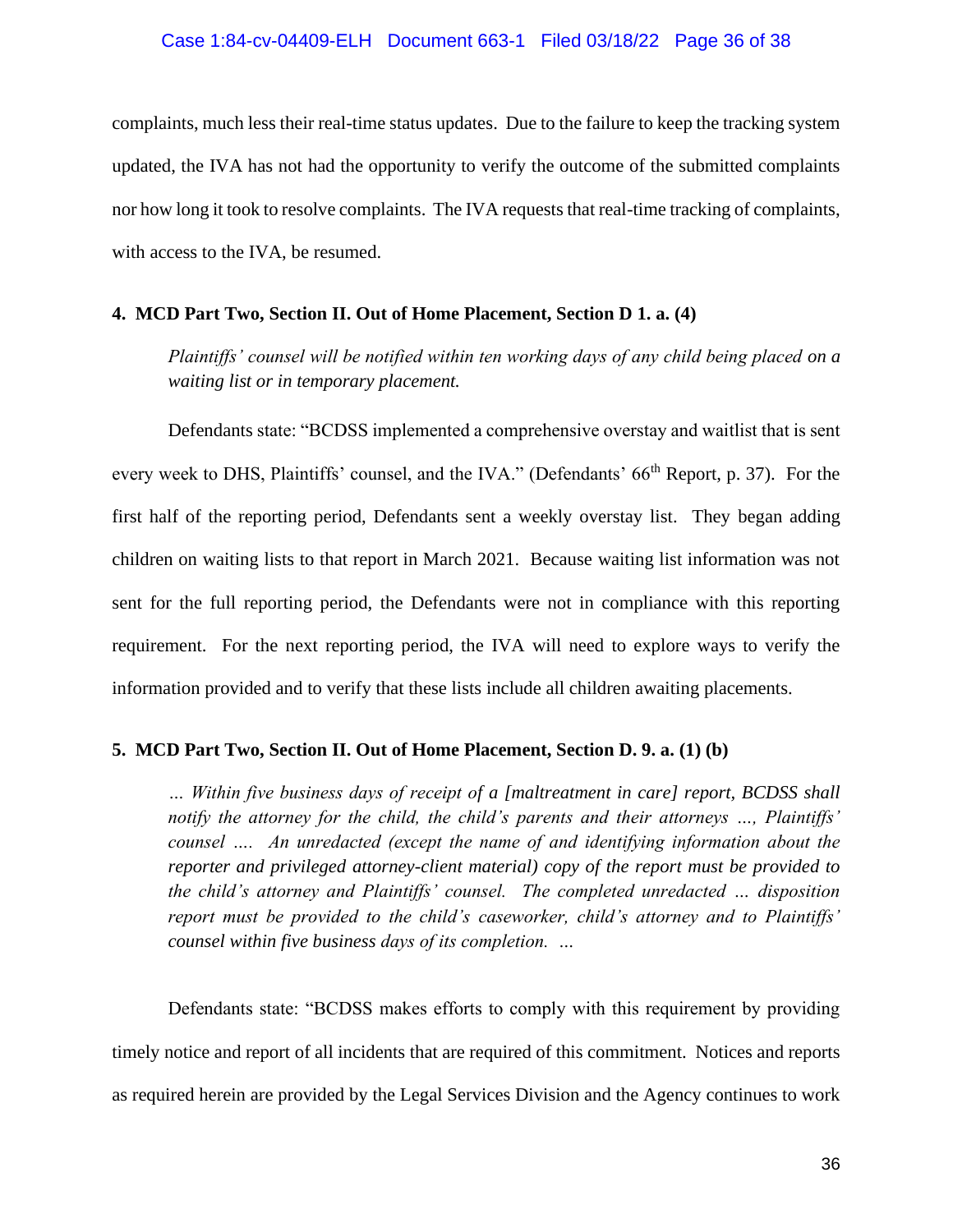#### Case 1:84-cv-04409-ELH Document 663-1 Filed 03/18/22 Page 37 of 38

on refinements to the process to capture all incidents that fall under the categories specified in the MCD to be in complete compliance with its requirements." (Defendants' 66<sup>th</sup> Report, p. 37).

 Unfortunately, as the IVA has continued to raise time and time again, there continue to be a number of reports and dispositions that are never received or received well beyond the required five-day time frames. Between July 1 - December 31, 2021, there were at least 23 instances when Defendants received a report of provider-involved maltreatment and never provided the report to the IVA or Plaintiffs' counsel (nor, likely, child's CINA counsel as well). This was more than one-half of the reports received. In about one-third of those cases, Defendants provided a Critical Incident Report to the required parties but in the rest no notice of abuse or neglect of the child while in OHP was ever provided. In at least 11 cases, the IVA never received a disposition of a maltreatment-in-care report that was finalized during the period between July 1 - December 31, 2021. It is inexplicable why this continues to be such a challenge. Again, the IVA urges Defendants to make whatever corrections are necessary so that the IVA does not have to report this negative result yet again in the future.

#### **VII**. **CONCLUSION**

In the second half of the  $66<sup>th</sup>$  Report period and to date, Defendants have shown a much greater commitment to the work of data collection and reporting. With both the CJAMS application and report development continuing to be a significant challenge, Defendant DHS will need to redouble its commitment to obtaining the resources necessary to create accurate data reporting. At the local level, under the leadership of BCDSS Director Stocksdale, the IVA sees a renewed commitment to the requirements of the MCD and best casework practice, as well as holding staff accountable to document their work fully and properly. With better data, the